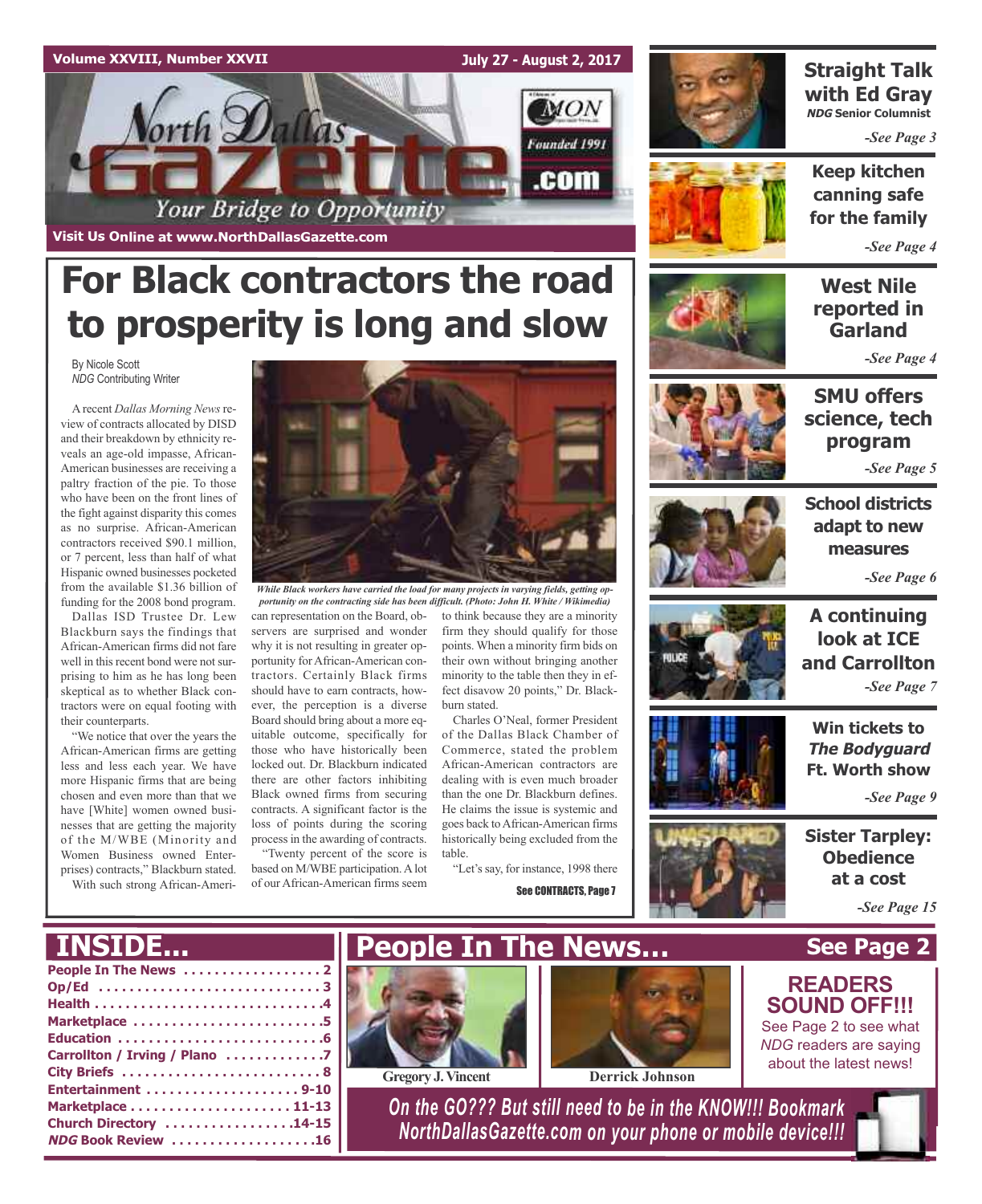### **People in the News www.NorthDallasGazette.com**

### **Gregory J. Vincent**

(Hobart and William Smith Colleges) President Gregory J. Vincent '83 officially began his tenure with Hobart and William Smith Colleges on Monday, July 17, receiving a warm welcome from the campus community. The day began outside Coxe Hall where students greeted him as he walked into his office for the first time. Planned events throughout the day included phone calls with alums and parents; meetings with faculty, students, staff and local elected officials; a visit to the Geneva Boys and Girls Club; and a Geneva community re-



"I am thrilled to return to my alma mater in this role and excited to work in collaboration with the Hobart and William Smith community as we advance the Colleges," says Vincent. "I do so

### **Derrick Johnson**

By Ruth Ferguson *NDG* Editor

In Baltimore at the NAACP's annual conference the historical civil rights group announced the selection of Derrick Johnson as the interim president and CEO. Johnson formerly served as vice chairman of the NAACP National Board of Directors as well as State President for the Mississippi State Conference NAACP.

"I am thrilled to announce that my friend and colleague Derrick Johnson



has been appointed to interim president and CEO. I could not think of a better, more battle-tested or more qualified individual to guide the NAACP through this transition period," Leon Russell, Board ChairSigma Pi Phi Fraternity (The Boulé) where he serves as

Vincent is a member of

with immense gratitude for the opportunity to give back to a place that means so

In April, Vincent was named the 27th President of Hobart College and the 16th of William Smith College. A national expert on civil rights, social justice and campus culture, he served as UT Austin's Vice President for Diversity and Community Engagement, W.K. Kellogg Professor of Community College Leadership and Professor of Law. He is the first alumnus to serve as president of Hobart and William

much to me."

Smith.

the Grand Sire Archon-Elect (President-Elect). He is a life member of Alpha Phi Alpha Fraternity, Inc., serving as national chair of the Commission on Racial Justice.

Vincent's extensive career is distinguished by his commitment to equity and justice. At UT Austin, he presided over the university's Division of Diversity and Community Engagement, now regarded as a national model. Under his leadership, the division has grown to encompass a \$50 million budget with more than 400 employees and 50 units, as well as 400 local and regional partners, who help connect the university's resources to communities

across the state, particularly those facing significant challenges in accessing education.

For his service and community engagement, Vincent has received numerous awards and recognitions, notably the Educator of the Year Award from the University of Pennsylvania Graduate School of Education, the Distinguished ServiceAward from the Commission on Access, Diversity and Excellence (CADE) of the Association of Public and Landgrant Universities (APLU) and the Distinguished Service Award from the Moritz College of Law.

The Austin NAACP and Austin Area Urban League

presented Vincent with their highest honors, the De-Witty/Overton Freedom Award and the Whitney Young Legacy Award for committing himself "to raise awareness and educate the community on the importance of diversity and inclusion." In recognition of his leadership, the City of Austin made June 13, 2017 Dr. Gregory J. Vincent Day.

Vincent attended public schools in New York City and graduated from Bronx High School of Science. A 1983 graduate of Hobart College, he holds a law degree from the Ohio State University Moritz College of Law and his doctorate from The University of Pennsylvania.

decisive action to deal with daily challenges. He will also serve as the primary spokesman for the NAACP. I have every confidence in handle day to day opera-

tions. Groups such as Black Lives Matter dominated the headlines during the presidential election in 2016 and with so many organizations vehemently opposing the policies of President Donald Trump.

The president declined an invitation from the NAACP to appear at the 108th annual conference this week.

"It's extremely unfortunate that during these pressing and urgent times, the President has chosen to turn his back on the nation's oldest and largest civil rights organization –

though I must admit, his refusal to attend our convention is not totally unexpected," Russell said on Friday. Founded Feb. 12. 1909,

the NAACP is the nation's oldest, largest and most widely recognized grassroots-based civil rights organization.

Its more than half-million members and supporters throughout the United States and the world are the premier advocates for civil rights in their communities, campaigning for equal opportunity and conducting voter mobilization.

## *-- Sharon Barbosa-Crain* **NDG Readers Sound Off...**

is still relevant.

### **Carrollton Chatter comments: No Fear, All Passion: The**  $\mathbf{r}$  **ollton's agreement with ICE**

It sure is interesting that since 2008, under Obama for 8 years not one person came to City Council to complain or anything about 287G. Trump is elected and it's oh my, we must protest.

Fact, the 287g is a program that allows access to a ICE database by a trained officer to verify if someone who is an undocumented Immigrant, that has been arrested for an of-

fense such as DWI, DUI, felony, burglary, murder, theft. Only after an arrest for a crime will the data be ran to verify past criminal activity. Only then is ICE called based on the current and or previous crime.

Do you think it's ok to keep wanted criminals in the city of Carrollton who potentially have repeated criminal activity?

Regardless of their citizenship or not, are you not concerned for yourself and your family with criminal activities in your city?

The only time a person is arrested is if they commit a crime. Carrollton has a outstanding record on stops with strong statistics to verify the stops and ICE calls. They are a very small percent.

### *-- Lisa Sutter Former Carrollton Council Member*

Lisa IMO if a person of questionable citizenship is arrested then yes check them, its the ignorant, racist people who single out Mexicans an call for door to door citizenship checks that cause an uproar.

*-- Paul Duran*

Great article, Thurman.

I am mad at this entire

event. When Steve Babick was on council he was the ONLY person who requested this topic be brought to the city's agenda and discussed.

Why hasn't Kevin held a town meeting to discuss and educated people on SB4 and 287g? He promised to this during the election.

I am NOT saying to get rid of it or keep it. I am not saying I am for it or against it. I am saying the

See COMMENTS, Page 3



\$69\* DIVORCE

man of the NAACP said via a statement issued. Many hope Johnson will

help to steer the civil rights to a more nimble organization able to respond to the questions that can arise from a single tweet or Facebook live video. Derrick and will support him in this new endeavor every step of the way," Russell added.

It troubles supporters such as NDG's senior columnist Ed Gray to see others led the charge in recent years on topics such as police brutality. In his recent column, Gray posed the question if the NAACP This sounds good but does the organization need someone who simply addresses challenges the same old way or someone with a new vision? When the NAACP sur-

"Derrick's longtime service with the Association will allow him to take prised many by dismissing Cornell Williams Brooks in May, they promised a "system-wide refresh" and Johnson was appointed to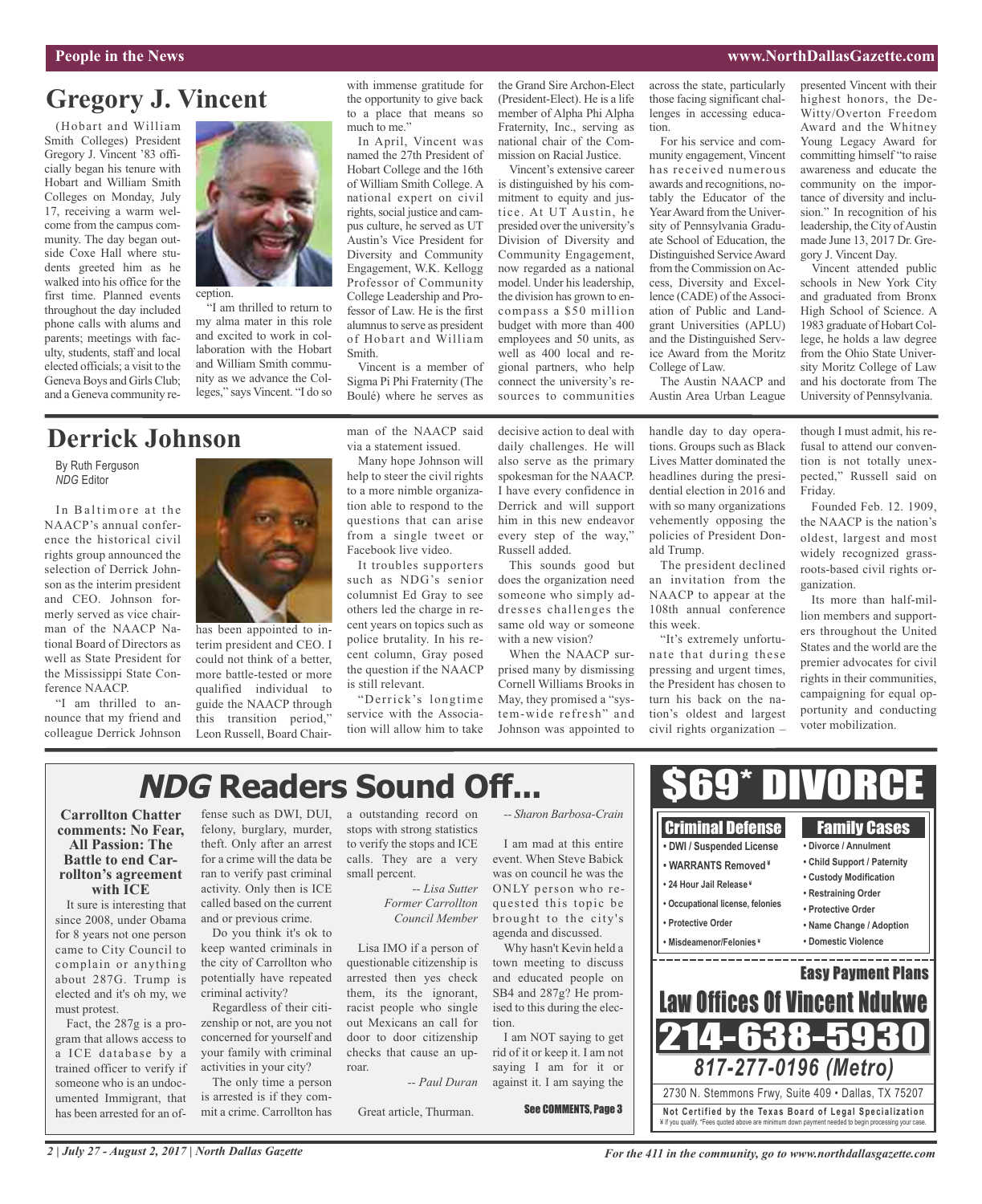### **www.NorthDallasGazette.com Op-Ed**



Phone: 972-432-5219 - Fax: 972-509-9058

*"Do what you say you are going to do ... when you say you are going to do it."*

**Publisher's Office:** publisher@northdallasgazette.com

#### **Sales Department:** marketing@northdallasgazette.com 972-509-9049

**Editorial Department:** editor@northdallasgazette.com

### **Online:**

www.NorthDallasGazette.com www.twitter.com/NDGEditor www.facebook.com/NorthDallasGazette www.pinterest.com/NDallasGazette www.instagram.com/NorthDallasGazette

### STAFF

**Editor** *Ruth Ferguson*

**Religious/ Marketing Editor** *Shirley Demus Tarpley ("Sister Tarpley")* **Senior Columnist** *Ed Gray*

> **Contributing Writers** *Jackie Hardy Terri Schlichenmeyer Nicole Scott David Wilfong*

> > **Production** *Margaret Freelon David Wilfong*

**Chairman Emeritus** *Jim Bochum 1933 – 2009*

**Published By** *Minority Opportunity News, Inc.*

**Web Master**

*Todd Jones*

**Special Projects Manager** *Edward Dewayne "Preacher Boy"Gibson, Jr.*

**Community Marketing** *Nina Garcia Nadina Davis*







"Dallaw most respected publication in the minority community"

*North Dallas Gazette assumes no responsibility for unsolicited material and reserves the right to edit and make appropriate revisions. The North Dallas Gazette, formerly Minority Opportunity News, was founded*

*in July 1991, by Mr.Jim Bochum and Mr.Thurman R. Jones. North Dallas Gazette is a wholly owned subsidairy of Minority Opportunity News, Inc.*

### **Lose your plantation mentality, remove Confederate symbols**



toms.

In 1896, Dallas first honored its Confederate sympathies by erecting the first outside statues of art commemorating its gods. The gods of white supremacy, the leaders of the ill-fated Confederate

I and several other scholars, wish to write history correctly, instead of whitewashing it incorrectly. The statues have a place in our history, in a museum where the history of the Confederacy can be told in black and white. Pun

Perhaps it's the history of the Confederacy with its hero, General Robert E. Lee mounted on the horse that we can learn about his barbaric attitude toward the African-Americans he enslaved. The stern visage of Lee that stands guard over Lee Park is a reminder of a bygone era. As African immigrants wed at Arlington Hall which is a replica of the former Virginia home of General Robert E. Lee, I wonder if these wedding guests realize black Dallasites were once forbidden

States of America.

intended.

to enter the park.

The City of Dallas administers Lee Park along with the Lee Park and Arlington Conservatory. This consortium is a coalition of the Dallas Southern Memorial Association, Turtle Creek Association, Oak Lawn Forum, The Oak Lawn Committee, and The Turtle Creek Guild. The park is ingrained into Dallas history and social circles. Though the park was not always named Lee Park. The park was originally named Oak Lawn Park and according to southern customs and Dallas city ordinances, African-American citizens were not allowed entrance. Lee Park has always been

I and other historians led by Dr. Michael Phillips, collectively named "The Committee of Scholars" have engaged in probably the last Civil War battle in Dallas County. Wait a minute there have been no Civil War battles in Dallas County. However, if we are led to believe the numerous monuments, the South indeed has won the Civil War.

The Civil War fought between 1861-1865 has been romanticized by movies such as "Gone with theWind", and statues that glorify the defenders of slavery and white supremacy as sentinels of America.

Through my studies and research at Southern Methodist University we have cataloged dozens of streets, monuments, and schools named after Confederate leaders. From the implicit to the explicit, the bias is clear, Texas is more southern than western.

We all know the Dallas myth of origin, that Dallas had no reason to exist. That it was founded on a river, and in a few short years Dallas would become the largest city in Texas, by the late 1800s. It was a city more eastern than Fort Worth which is where they claim the west begins.

Sounds good except it is not true, Dallas was founded as a commercial outpost for trade, and an efficient way to accumulate wealth was through slavery. Dallas supported the secession from the United States of America in overwhelming numbers, was

### **COMMENTS,** continued from Page <sup>2</sup>

city needs to discuss this and Kevin needs to keep to the promises he made while running for mayor.

*-- Liz Castaneda*

We lived in Northern VA at the time of the peak immigration round ups. Not long after, our county suspended participation. Why?

Our jails were overcrowded and you know what happened? Drug peddlers and other less violent US citizen criminals were released to make room for nonviolent, relatively law abiding albeit illegal immigrants. Crime rates actually went up significantly. With limited police time and jail space, I'd

sympathetic to southern cusone of the premier parks in the Dallas Parks system.

Lee Park originally named Oak Lawn Park was dedicated by President Franklin Roosevelt, who in a show of support for white supremacy, and the lost cause of the Confederacy extolled the virtues of one of its foremost leaders. Oak Lawn Park was then, as it is now, a symbol of southern genteel and charm honoring a traitorous, rebel army, hell bent in a sanctimonious display of white supremacy.

Confederate monuments are not only at Oak Lawn Park, they are also embedded into Dallas history at Pioneer Park Cemetery. The Confederate monuments have had a long history in Dallas with its resting place at the Pioneer Park in downtown Dallas.

Generals Robert E. Lee, Albert Sidney Johnston, and Stonewall Jackson, and Confederate President Jefferson Davis were originally located at what is now Old City Park, formerly Sullivan Park. The dedication of the Confederate statues occurred in 1896 and was witnessed by several Confederate veterans, and several thousand Dallas citizens.

The Confederate Memorial, an obelisk quartered with the statues of the Confederates, bear silent witness to Dallas' history regarding its treatment of African-American citizens. This monument was moved from City Park in 1961 to its current location adjacent to the Dallas Convention Center. The move was made because of the construction of RL Thornton Freeway.

Today there is a debate on whether to remove these statues in their coveted places of honor in Oak Lawn Park and Pioneer Cemetery to a more fitting location. Historians

personally rather see a focus on getting people actively committing crimes off our streets first (US citizens or illegal, crimes are crimes) then address overall immigration issues.

Because all illegals are from Mexico, right? What an ignorant and low key racist thing to say! People

like myself believe that these statues must come down.

Ironically there is a Confederate Cemetery in South Dallas off Malcolm X Boulevard. Perhaps these monuments would be relocated there, the irony of the moment for this historian cannot be overstated. In a fitting end indeed, this would be a most ignoble defeat for the lost cause.

Perhaps they belong in a museum where historians can teach the history of these men who once disavowed allegiance to the United States. This might be a proper destination for a cause that is un-American. Wherever the trip for these symbols of hatred, they must be moved.

We must not be politically correct, but morally correct, slavery is the African-American's Holocaust. Though we cannot deny slavery existed, we certainly can deny the defenders and protectors of slavery a place of honor in the halls of history.

I am Ed Gray and this is straight talk.

*Gray has an Associate of Applied Sciences, from El Centro Community College. He also has Bachelor of Arts in Sociology, from Southern Methodist University, a Masters of Liberal Studies in History, from Southern Methodist University, and is currently a doctoral student at Southern Methodist University in the field of Human Rights.*

*Ed Gray is one of the founders of "The Committee of Scholars", the Dallas-Fort Worth academic professors and graduate professionals in history. The Committee of Scholars is currently leading the fight to remove Confederate symbolism in Dallas, Texas.*

conveniently forget that immigrants come from all over the world. SMH *-- Erika Gonzales*

They all forget, if you go back far enough they too

*-- Paul Duran*

*-- Sarah Goldstein* are anchor babies

> **To share your opinion visit NorthDallasGazette.com**

For the 411 in the community, go to www.northdallasgazette.com July 27 - August 2, 2017 | North Dallas Gazette | 3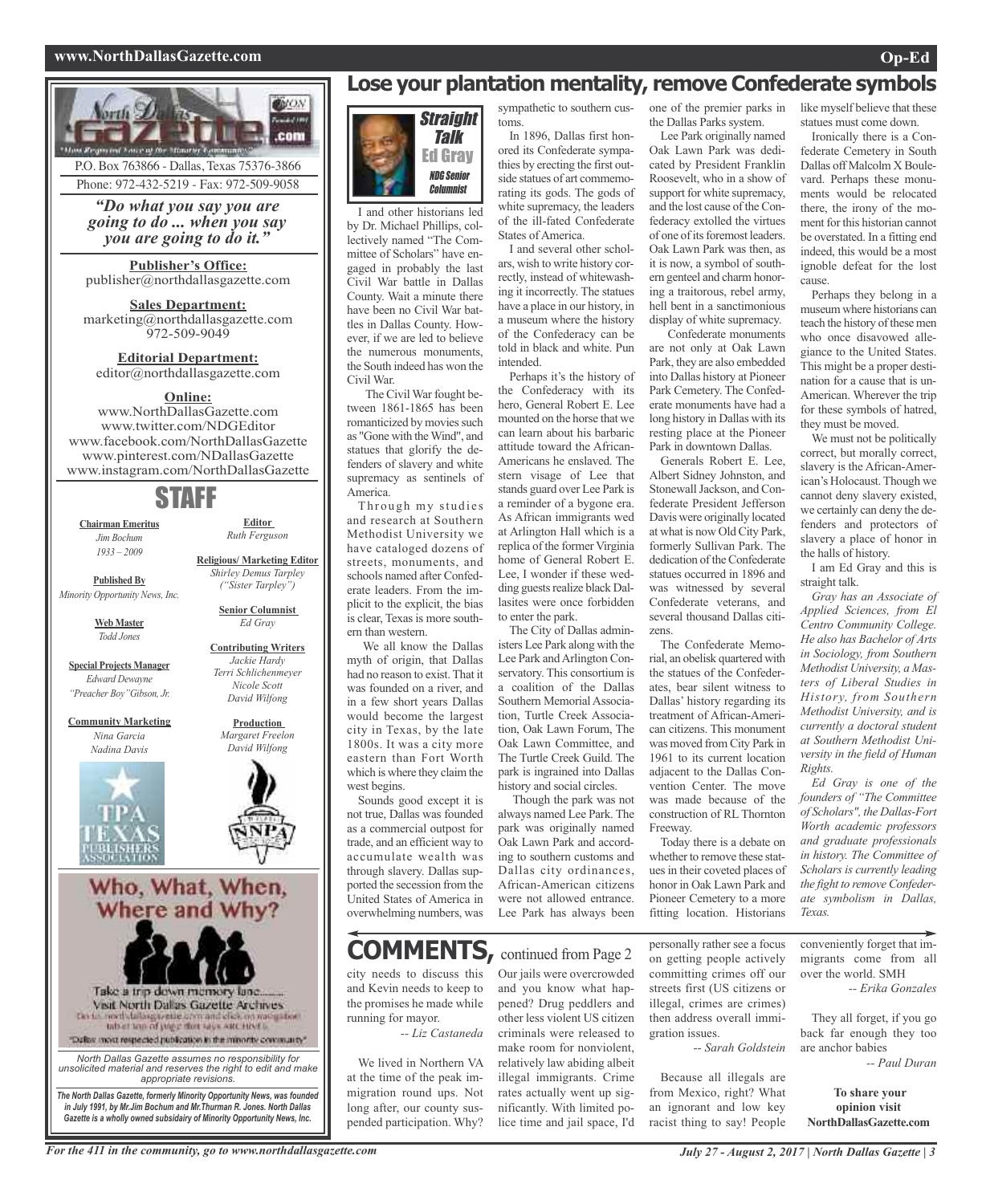### **Health www.NorthDallasGazette.com**

## **Tips to help keep the home canning experience a lot safer**

(CDC) Home canning is an excellent way to preserve garden produce and share it with family and friends. But it can be risky—or even deadly—if not done correctly and safely.

It's summertime and time to harvest the delicious produce you've been growing. You may be thinking about home canning as a way to preserve your garden goodies. But beware! If home canning is not done the proper way, your canned vegetables and fruits could cause botulism.

#### **What is botulism?**

Botulism is a rare but potentially deadly illness caused by a poison most commonly produced by a germ called Clostridium botulinum. The germ is found in soil and can survive, grow, and produce a toxin in certain conditions, such as when food is improperly canned. The toxin can affect your nerves, paralyze you, and even cause death.

You cannot see, smell, or taste botulinum toxin—but taking even a small taste of food containing this toxin can be deadly.

**What's a low-acid food?** Low-acid foods have a

pH level greater than 4.6, which means they are not acidic enough to prevent the growth of botulinum bacteria. Examples are:

Asparagus, Green beans,

The Garland Health Department (GHD) received a report of a laboratory con-

human case reported in Garland in 2017. The resident was diagnosed with West Nile fever, the less severe form of WNV infection. Thus far in 2017, WNV has been detected in 13 mosquito samples trapped by GHD. The presence of the disease in mosquitoes means that transmission to humans is possible throughout the city, so residents are urged to



Beets, Corn, Potatoes, Some tomatoes\*, Figs, All meats, Fish and seafood. (\*Tomatoes require added acid – lemon juice or citric acid – for safe home canning.)

#### **What are the symptoms of botulism?**

Botulism is a medical emergency. If you or someone you know has symptoms of foodborne botulism, see your doctor or go to the emergency room immediately.

Symptoms may include the following: Double vision, Blurred vision, Drooping eyelids, Slurred speech, Difficulty swallowing, A thick-feeling tongue, Dry mouth, Muscle weakness.

#### **How can I keep myself and others safe when it comes to home-canned foods?**

Many cases of foodborne botulism have happened after people ate homecanned, preserved, or fermented foods that were contaminated with toxin. The

take preventive measures. Residents can view a map here depicting areas where

**West Nile case confirmed in Garland**

foods became contaminated because they were not canned (processed) correctly.

You can take steps to protect yourself, your family, and others when it comes to home-canned foods by following these tips:

1. Use proper canning techniques.

The best way to prevent foodborne botulism is by carefully following instructions for safe home canning in the USDA Complete Guide to Home Canning. Do not follow recipes and cookbooks that do not follow the steps in the USDA guide, even if you got these items from a trusted friend or family member.

2. Use the right equipment for the kind of foods that you are canning.

Pressure canning is the only recommended method for canning low-acid foods. Foods with low acid content are the most common sources of home-canning related botulism cases.

DEET, according to its label directions. Most importantly, residents should take meas-

that can hold water for just a few days can breed mosquitoes. Report to the GHD any standing water that you are unable to eliminate on your

If you have questions or would like to report standing water, please call GHD's mosquito control hotline at 972-205-3720. Further questions about WNV should be directed to 972-205-3460.

own.

Low-acids foods include almost every vegetable, some fruits, milk, all meats, fish, and seafood. See box to the right for examples. Do not use boiling water canners for low-acid foods because they will not protect against botulism.

Always use a properly sized pressure canner that meets USDA recommendations for pressure canning [3.61 MB] when canning low-acid foods. Contact your state or county extension service to find out if your pressure canner meets USDA recommendations.

**Make your home-canned vegetables, meats safe**

Use a recommended pressure canner that holds at least four one-quart jars sitting upright on the rack.

Be sure the gauge of the pressure canner is accurate. Gauges may be checked at many county Cooperative Extension offices or contact the pressure canner manufacturer for other options.

Clean lid gaskets and other parts according to the manufacturer's directions.

Vent the pressure canner before pressurizing and follow recommended cooling steps.

Use up-to-date process times and pressures for the kind of food, the size of jar, and the method of packing food in the jar.

3. When in doubt, throw it out!

If there is any doubt if safe canning guidelines have been followed, do not eat the food. Home-canned and store-bought food might be contaminated with toxin or other harmful germs if

• the container is leaking, bulging, or swollen;

• the container looks damaged, cracked, or abnormal;

• the container spurts liquid or foam when opened; • the food is discolored, moldy, or smells bad.

If the container or the food inside has any signs of contamination, throw it out! If any of the food spills, wipe up the spill using a solution of 1/4 cup bleach for each 2 cups of water.

Never taste food to determine if it is safe. Do not taste or eat food that is discolored, moldy, or smells bad. Do not taste or eat food from cans that are leaking, have bulges or are swollen, or look damaged, cracked, or abnormal. Do not taste or eat food from a can that spurted liquid or foam when it was opened.



Introducing a new way to meet, work & play!

The Economic Empowerment Center is the perfect place for your next trade show, conference or private party!

8. Curicea Tenas



Contact us at 214-540-6932 or

leasing@transformanceusa.org

Monthly meetings ·Special events ·Trade shows



Holday parties. -Non-profit compaign kickoffs Charch services



firmed human case of West Nile Virus(WNV) in an individual who lives on Highcrest Drive (near the intersection of Lyons and Bobtown roads). This is the first confirmed WNV has been detected and subsequently sprayed to reduce the adult mosquito population. Spraying activity also can be found on Garland's Facebook and Twitter pages. ures to eliminate any standing water on their property, such as birdbaths (clean them twice per week), pet water dishes, clogged rain gutters, tires and buckets. Containers

> WNV rarely causes severe illness or death, but residents should remain vigilant and take precautions to minimize the risk of exposure. To protect yourself from exposure to WNV, limit outdoor activity during evening and early morning hours when mosquitoes are most active. While outdoors, wear light-colored, long-sleeve clothing, and use an insect repellent containing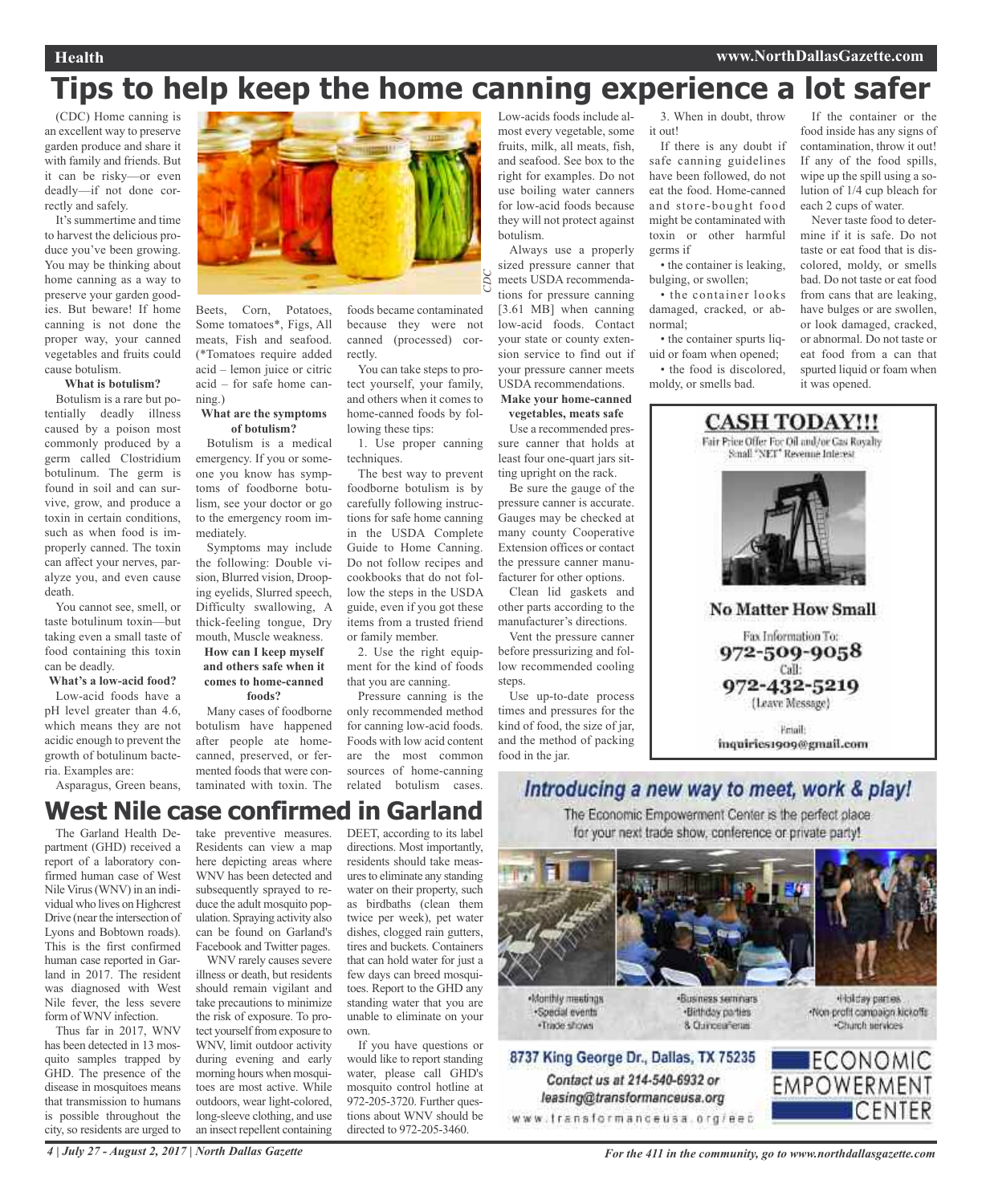### **www.NorthDallasGazette.com**

### **Student science and tech champs head for research-driven SMU summer camp**

*US Army*

(SMU) – The adventure continues July 30-Aug. 4 for 46 Texas Science and Engineering Fair winners from across the state at a free, residential camp hosted at SMU and taught by some of its most prestigious faculty members.

Thanks to a grant from the Texas Workforce Commission, the Caruth Institute for Engineering Education's 2017 Governor's Science and Technology Champions' Academy is being offered at no cost to the participants. The goal of the grant is to encourage promising students to pursue careers in science and technology. Students will get to choose their own focus: drone-powered research, cyber security, fossil research and exhibit preparation, micro-robotics or geothermal heat mapping.

"These students will get to spend a week living on campus and working on cutting-edge research with SMU professors and students," said Heather Hankamer, director of K-12 outreach in the Caruth Institute for Engineering Education in the Lyle School of Engineering and president of the Dallas Regional Science and Engineering Fair. "Can you imagine preparing fossils for an exhibit at the Smithsonian Institution with guidance from a worldrenowned paleontologist, or building micro robots under

the supervision of an international nanotechnology pi-



oneer? It's going to be exciting." Best visual opportunities

> for the news media will be available Tuesday, Wednesday and Thursday, Aug. 1-3. The five research teams will present their findings at 1 p.m. Friday, Aug. 4, in the SMU's Hughes-Trigg Theater.

Student research teams will include:

**Sea Monsters Unearthed** Students will work with Louis Jacobs, SMU professor of paleontology and one of the world's foremost au-

thorities on dinosaurs, mososaurs and other prehistoric creatures, in preparing fossils related to the tectonic opening of the South Atlantic Ocean and the prehistoric separation of Africa and South America. The fossils will be part of an an exhibition for the Smithsonian Institution's National Museum of Natural History in Washington, D.C., where they will be viewed by as many as 7 million annually. **Building and Controlling Micro Robots**

Students will work with SMU international micro/nanorobotics and biophysics pioneer MinJun Kim to study and build micro robots, formulate fluid mediums for them to travel through, then control the micro particles through a series of different devices. Students will perform a comparative study between the different micro robots, evaluate their performance,

and be introduced to basic image processing techniques to extract position and velocity data from the micro robots.

#### **Hardware Hacking**

Almost all integrated circuits contain a set of four pins – a test port – that can also serve as a backdoor for hackers who want to steal information from the chip, overwrite memories, or maliciously reconfigure a device. Jennifer Dworak, associate professor in SMU's Lyle School of Engineering will lead students as they design their own systems to protect a piece of hardware from intruders, and test the efficacy of their systems by trying to hack into each other's boards.

**Drone Communications**

Unmanned Aerial Systems, better known as drones, offer a new perspective on wireless research. Students will be using drones and programmable smartphones to develop and perform measurementbased studies around the Dallas area to collect key wireless data, such as received signal strength and location.

**Community**

### **Geothermal Heat Collection & Mapping**

Maria Richards, who directs SMU's renowned Geothermal Energy Lab, will work with students in measuring heat flow - the movement of heat from within the earth to the surface, which allows scientists to understand (among other things) the difference between average annual weather patterns at a location. The group will collect temperature readings from various campus locations, compare historical data, and learn about the impact of buildings on the heat at the surface of Earth. Students will use the Geothermal Lab equipment for temperature logging.

## **Kids' University aims to inspire both dreams and diplomas**

Starting with the littlest graduates in red, dozens of children from ages 4 to 15 in colorful caps and gowns were able to experience their own university graduation.

In this case, it was Kids' University.

Now in its 22nd year, the weeklong educational camp hosted by The University of Texas at Dallas and the Dallas nonprofit Rainbow Days aims to expose children experiencing homelessness to a college campus. This summer, the program drew 323 children from local emergency and transitional housing programs and domestic violence shelters.

Family and friends clapped and cheered for the



*Rachel received congratulations at the Kids' University graduation ceremony from Dr. George Fair. (Photo: UTD)*

ning.

graduates as they walked across the front of a classroom to get their diplomas. Graduates received highfives from commencement speaker Tory Grant and handshakes from Dr. George Fair, vice president of diver-

"Graduation is an important part of the Kids'University curriculum," said Fair, who leads UT Dallas' involvement in the camp. "We want children at Kids' University to experience the excitement of earning a degree and envision themselves graduating from a college or a university in the future."

Kids'University features a variety of activities and classes including robotics, science, art, bullying prevention, team building, a visit by therapy dogs and a magic show. Partner organizations provide classes, including a session about bugs by the Perot Museum of Nature and Science.

Eight-year-old participant

Brooklyn said that graduation was one of her favorite parts of Kids' University.

"I also liked the teambuilding," she said after receiving her diploma.

Kelly Wierzbinski, director of Rainbow Days' Family Connection program, said the ultimate goal of Kids' University is to help homeless youths learn about potential career opportunities, how to set and attain goals and understand the value of education.

"We want the children to believe in their futures and that they do have a purpose in life," Wierzbinski said. "It isn't on accident that we have the camp on a college campus full of students.

They begin to realize more opportunities exist for them beyond what they see in their immediate lives."

At the graduation ceremony, Wierzbinski encouraged the students to consider returning to UT Dallas as college students.

"Dr. Fair believes in you and invites all of you to come back here to school someday," Wierzbinski told students at the ceremony.

After earning her diploma from Kids' University, De'Laysha, 11, said she already is thinking about future graduations.

"I want to come here when I go to college," De'Laysha said. "I'm going to study science."

### **Two area churches team up for combined effort to 'Feed the Community'**

According to 2016 documents received from the city council, Dallas has more than 27,300 residents with full-time jobs living in poverty. This number is greater with those only able to work part-time. Pleasant Grove has one of the highest populations living in poverty

therefore; many struggle to feed their families. Positive Reflections Ministries in partnership with Pleasant Zion Missionary Baptist Church sees the need for more food pantries to assist families in the southern sector.

Saturday, July 29th the

two organizations will band together to "Feed the Community" with meat, produce and canned foods at Pleasant Zion Missionary Baptist Church, 1910 N. St Augustine Rd Dallas, TX 75217 from 11am to 2pm. This is the second month for the "Feeding the Community."

sity and community engagement and dean of the School of Interdisciplinary Studies. The festivities marked the end of the camp, but officials hope that for the students, the ceremony is just the begin-

> Last month, 272 people were fed with boxes of groceries to feed their families. The goal isto double that amount this Saturday. This initiative will continue to be held monthly. No one will be turned away.

Positive Reflection Ministries (PRM) is a big supporter in helping families to thrive. The non-profit's mission is to make positive, sustainable changes to improve accessibility to a broad range of quality education and services that empower families, schools, and communities.

PRM and GGFC are

breaking the cycle of hunger in our communities. They invite all those needing assistance to please come Saturday July 29th. For more information please contact PRM Executive Director Re'Gine Green at (214) 609- 7222 or PRM PresidentAlice Bertrand at (469) 684-2041.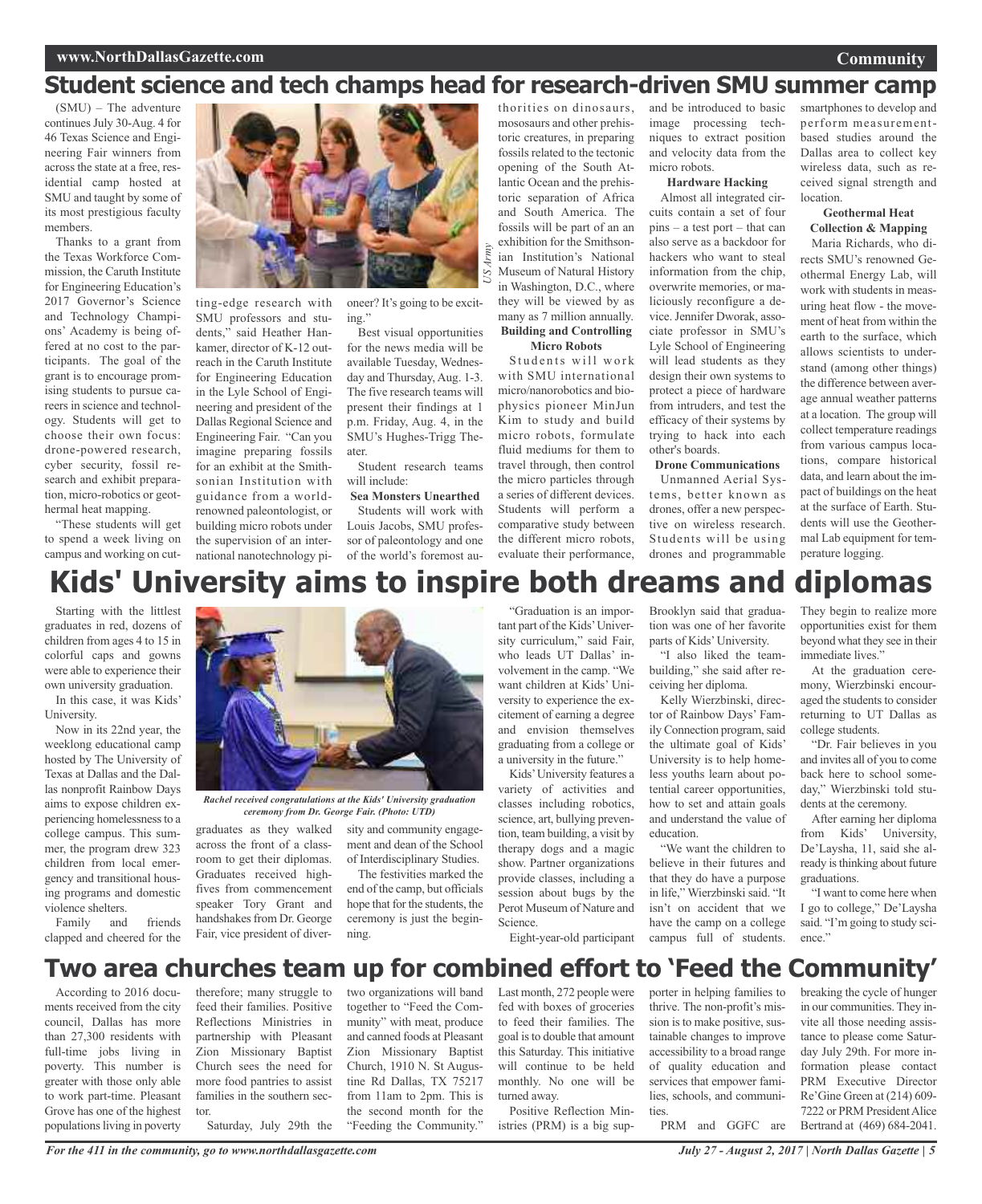## **Statewide accountability measures modify district assessment**

*US*

*Dept. of*

*Education*

Education

By Courtney Borchert *NDG* Special Contributor

Texas public school districts are in the process of interpreting state and federal requirements regarding school assessment, accountability and the impact that these measures will have on those that they serve. The preliminary stages for this plan were set into motion by the Every Student Succeeds Act (ESSA) enacted in 2015, but that foundation has been shifting in the Texas legislature in order to accommodate ongoing feedback.

Texas has experimented with an unofficial public school accountability system that ranks district and campus performance using A–F rating labels. The



work-in-progress model has been used as a pilot evaluation tool to gauge a district's competence in postsecondary readiness, closing

achievement gaps and student performance and progress on statewide standardized tests. Opposition emerged after

initial district grades were posted, citing a lack of fair-

ness and accuracy. According to committee reports, it was evident that Texas schools cannot be accurately depicted by a single letter grade alone. The amendments to House Bill 22 compromise by giving grades to each evaluated domain, but still include a summative rating score determined by the Texas Commissioner of

Education.

Local education agencies that receive Title I funding will juggle annual improvement plans while adjusting to the new accountability system that will go into effect August 2018. The upcoming school year will now include a district equity plan as a part of an ESSArequirement. Districts must strategize how they will address achievement gaps and teacher equity amongst lowincome and minority students.

"If you look at some of the schools where there are predominantly African-American children, we're struggling with equity," Dallas Independent School District Trustee Joyce Foreman said.

Foreman believes we are

**Dallas ISD Trustee Joyce Foreman finalizes leadership training**

headed in the right direction when it comes to meeting students' needs. She is excited to address the equity piece holistically and wants to also include the equity of resources in the classroom, like technology and facilities, into the conversation.

Taylor Hill, a teacher at Albert Sidney Johnston in east Oak Cliff, views teacher equity and test scores as a few pieces of a large puzzle. Hill's concerns with accountability stem from the emphasis on standardized testing, where in the new system performance on statewide tests can influence up to 50 percent of the student achievement domain rating.

"I don't think it's realistic if you're teaching fifth grade and one of your students is reading on a second grade level," Hill said. "You have to work miracles to bring a kid up a year in their reading comprehension, and the schools want to push for more than that," Hill said.

Some of Hill's students are bouncing back and forth between family member's homes or are experiencing other factors that may place students educationally atrisk, which she says affects their ability to learn and concentrate.

"They have all of this going on in their lives and then when they come to school we have to slam them with information, for things they're not ready for because you know that there's a test that measures your school's accountability," Hill said.

# Dallas ISD trustee Joyce Foreman has earned the des-

*Robert Duron, associate executive director, TASB Governance Services and Dallas ISD Trustee Joyce Foreman*

ignation of Master Trustee upon completion of Leadership TASB, a program sponsored by the Texas Association of School Boards (TASB). During the fifth session, June  $22 - 24$ , school board members in the 2016– 17 Leadership TASB class made presentations of their team's findings following year long research.

Class participants researched each of the titles in the federal law known as Every Student SucceedsAct. Their research focused on the law's topics that include education for disadvantaged students, English language learners, 21st-century schools, training for school leaders, impact aid, and education for homeless students.

The Leadership TASB

class met in conjunction with TASB's Summer Leadership Institute in Fort Worth. More than 1,000 new and veteran school leaders received extensive training on every facet of effective board governance, heard keynote addresses from renowned education experts, and picked up valuable ideas from district showcases and networking opportunities. After the graduation ceremony June 23, participants joined the ranks of more than 800 school board members statewide who are Leadership TASB alumni.

The 2017 Leadership TASB class, composed of 33 school board members, represents Texas school districts of all sizes and property wealth. Participants who completed all required elements of the study program earned Master Trustee status, the highest designation recognized by TASB.

Leadership TASB is sponsored in part by H-E-B. TASB is a voluntary, nonprofit association established in 1949 to serve local Texas school boards. School board members are the largest group of publicly elected officials in the state. The districts they represent serve more than 5.3 million public school students.

### **UNT College of Engineering adds computer science executive master's degree**

DENTON (UNT), Texas – The University of North Texas College of Engineering is now offering an executive master's degree in computer science, exclusively available at the UNT New College at Frisco. The degree, with concentrations in data science and cybersecurity, is designed for working professionals with at least two years of experience who want to build upon their expertise.

"This unique program will allow students to explore and strengthen their skills in

the ever-growing worlds of security and data science," said Barrett Bryant, professor and chair of theDepartment of Computer Science and Engineering. "As part of this degree program, students also can earn professional certifications or stand-

alone professional development credits."

Classes are offered in three eight-week sessions during evenings for flexibility. The program's location at the Frisco off-site facility makes it easily accessible to North Texas professionals,

placing it in one of the fastest-growing areas in the country and home to the \$5 Billion Mile.

"We want access to this degree to be as convenient as possible," Bryant said. "We want to accommodate busy industry professionals so

they can earn a high-quality degree while networking with other students who are experts in the field."

For more information on the degree and admission requirements, visit the computer science graduate cata- $\log$ 

## **We are all responsible for the success of our students**

By Lynette Monroe NNPA/ESSA PublicAwareness Campaign

Popular opinion, suggest that caregivers, educators, and students have an equal role to play in the academic achievement of students.

However, according to an annual survey of "Black and

Latino Parents and Families on Education and Their Children's Future" facilitated by the Leadership Conference Fund, Black and Latino parents do not feel that educators, or more specifically the system in which these educators operate within, are upholding their portion of responsibil-

ity to their children.

Everyone needs to be concerned about accountability and school performance, specifically for Black and Hispanic students.

In 2014, the National Center for Education Statistics (NCES) projected that public school enrollment would decrease for White students in the United States; the decline in enrollment has resulted in a majority-minority public school system.

That means that national education laws must be culturally competent, taking into account the changing demographics of the public school system. Furthermore, although minorities account

for the majority of students enrolled in public schools, our nation's schools remain extremely segregated. In March 2016, "The Atlantic" reported that "in 90 of the largest 95 U.S. cities, more students of color than Whites attend school with mostly poor or low-income peers." Researchers at the

Stanford Center for Education Policy Analysis found that the single-most powerful predictor of racial gaps in educational achievement is the extent to which students attend schools surrounded by other low-income students.

### See STUDENTS, Page 8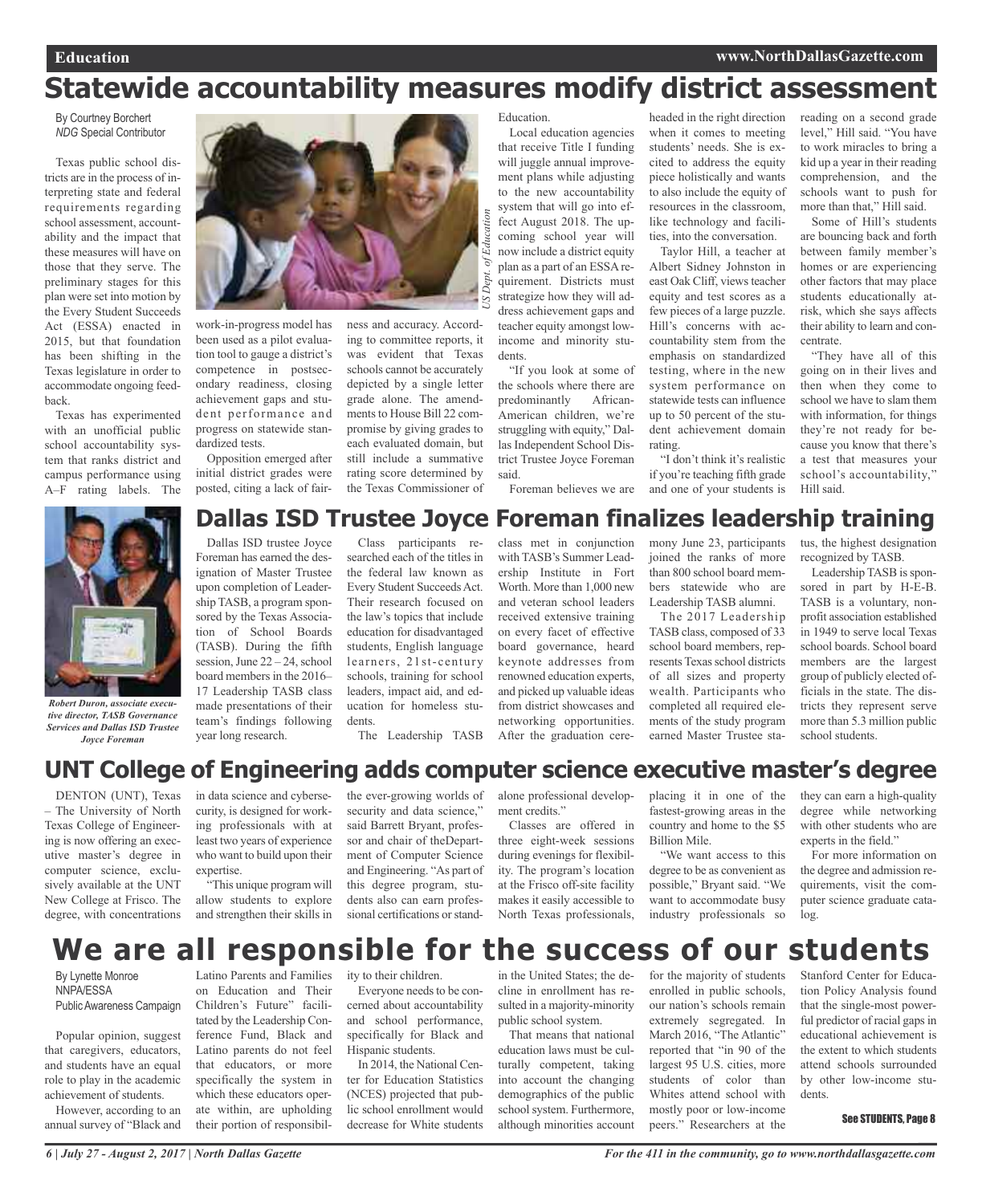## **A continued look into Carrollton's coordination with ICE enforcement**

*Security*

By Nolan Adams *NDG* Special Contributor

Last week we took a look at the history of Carrollton's unique partnership with Immigration Control and Enforcement (ICE). This week's continued coverage will spotlight the group of local activists and their effort to encourage their mayor and city council terminate the agreement before the Senate Bill 4, known as the anti-sanctuary cities ban goes into effect Sept. 1.

Former Carrollton City Councilman Jeff Andonian provided insight into why Carrollton entered such an agreement, to begin with. According to Andonian the decision to enter a  $287(g)$ agreement was merely a knee jerk reaction to Farmers Branch's ban on renting to illegal immigrants in 2006. He explained that the council was concerned about the ramifications of a large influx of undocumented immigrants may



have in Carrollton.

This agreement has been renewed again and again, with no public input or awareness. Over the entire course of my community activism in Carrollton, the only residents who have been aware of this agreement were residents who faced deportation under this agreement. They were all deported while working to obtain citizenship, and every one of them has secured legal residency status since.

*US Dept. Homeland* I discovered the 287(g) by accident when I mistakenly downloaded a copy from the city's website of the nineteen-page agreement giving Carrollton officers the authority to detain and deport undocumented immigrants. After a great deal of research, I presented my findings to Carrollton city council. When the city council disregarded my recommendation to end the agreement, I began to organize the community with my wife Megan. Eight months and

ten trees worth of event flyers later, I was working alongside an amazing group of men and women, organizing the "Rally Against the Carrollton 287(g) Agreement with ICE" held before the City Council meeting on July 11.

I arrived at city hall later than expected, but the crowd was already gathering. Rubén Salinas, a fellow Carrollton activist, grabbed me by the shoulder to whisper in my ear, "There are men in military gear here, Nolan. Do not tell anyone else, just be aware. I don't want others to be scared off." I nodded. Rubén wasn't kidding. The group was outside in military fatigues. They were equipped with a 'Kek' flag — the symbol of the alt-right group 'Kekistanis' — and their faces was covered with black and yellow bandannas. I felt nothing but shame for my city and fear for the safety of its people. Naturally, the press conference was moved to

the area opposite of the 'Kekistanis'.

After a press conference (footage is available online), the council meeting began. It was standing room only. In a city like Carrollton, it's unusual for more than ten residents to attend. There was a discussion on if there was a need to call in the Fire Marshall to confirm the room's occupancy limits were not exceeded. The City Council proceeded to unanimously approve every item on the agenda, as usual.

Carrollton Mayor Kevin Falconer explained the rules of the public forum. "There's quite a few people today, so I'm going to be allowing two minutes. So please keep your comments brief"

The first to speak was Salvador Sarmiento, who traveled from our nation's Capital, where he serves as the Chair of the Washington D.C. Coalition for Immigrant Rights. He is also a national organizer with the

National Day Laborer Organizing Network (NDLON).

"You are all responsible for what happens under the  $287(g)$  program. The ICE 287(g) program is probably the most controversial, the most problematic, and there is a reason it's Trump's favorite deportation program." Across the room, heads were nodding in agreement. "As we've been saying for about ten years, the answer to the  $287(g)$  is end it, don't mend it. Council, there is a reason why people are afraid to speak up. They are afraid." Salvador's admission of fear unified the room. One after another, people began to sign up to speak out against the  $287(g)$ .

The agreement is not without supporters, Carrollton Tea Party member William Collier spoke in support of the  $287(g)$ . He began by reminding a room

#### See ICE, Page 8

### **CONTRACTS,** continued from Page <sup>1</sup>

was a bond issued if an African-American firm had been able to successfully be awarded a contract then, the likelihood that they would be qualified to access a contract under an upcoming bond would be enhanced," O'Neal stated.

The empirical data affirms O'Neal's assertion the disparity in African-American businesses being awarded their equitable share of state contracts is clearly a systemic problem. Since the inception of the Statewide HUB (Historically Underutilized Business) program in 1991, a 1994 study, which focused on the fiscal years of 1989-1993, found not only was disparity prevalent in all areas of state issued contracts with the exception

of Asian-Americans in the area of professional services and commodities but also discrimination. And of all the groups surveyed and interviewed African-American owned firms reported the highest incidence of discriminatory treatment as well as bid requirements. The study also found following the implementation of the HUB program all other minority groups, including White women, faired better except for African-Americans and Hispanics.

Fast forward to a 2009 study, of the \$2.95 billion in state prime spending awarded to HUB vendors, African-American owned firms received 0.63 percent, the second lowest preceding

Native Americans. The highest earnings, 3.87 percent, went to firms owned by White women, followed by Hispanic firms with 2.10 percent then Asian-American firms with 0.97 percent.

Dating as far back to 2006 businesses owned by White women have increasingly received the highest amount of M/WBE contracts awarded. Under a recent DISD bond program 19 percent, \$240 million, was awarded to businesses owned by White women. That is more than double the amount awarded to Black owned businesses. The biggest objectors to affirmative action relish in perpetuating the myth of unworthy or less than qualified African-Americans receive unearned opportunities. Opportunities, which they

claim, should go to Whites who are better qualified but are bypassed due to minority set asides. However, the aforementioned only validates the well-documented fact that since its inception White women have been the greatest beneficiaries of affirmative action.

In one survey, M/WBEs expressed the following complaints: inadequate enforcement of the HUB programs. Specifically, participants expressed concern that (1) HUBs are listed in HUB subcontracting plans but are dropped after the contract is awarded, and (2) good faith effort submissions are not reviewed or enforced.

Chairman of Black Contractors Association in Dallas, John Proctor says he and other African-American contractors have been extremely disgruntled and dismayed with the entire bidding process. Also with the lack of contracts awarded to African-American firms. Proctor, who has been a contractor for more than 16 years, says the experiences of Black owned firms with DISD have been "terrible."

"We have had African-American firms under contract [with DISD] and received absolutely no work. Several Black owned businesses that I know received contracts with DISD and never performed a dollar's worth of work and I'm concerned about them using those numbers making the public think that our contractors are doing work with them when we're not," Proctor stated.

The issue of disparity as it relates to African-American firms is not only troublesome for them but for the greater African-American community as well. When Black businesses flourish Black communities prosper.

"If the 250,000 Black owned business in the State of Texas were able to earn enough money, to maintain enough property, to hire one full-time employee, there would be absolutely no unemployment in Black Texas", O'Neal said.

It is also important to remember that these State contracts are made possible by tax dollars, tax dollars that African-American residents, as well as businesses, are paying with very little to no return. It is a very grim reality that O'Neal says has left African-American contractors "jaded."

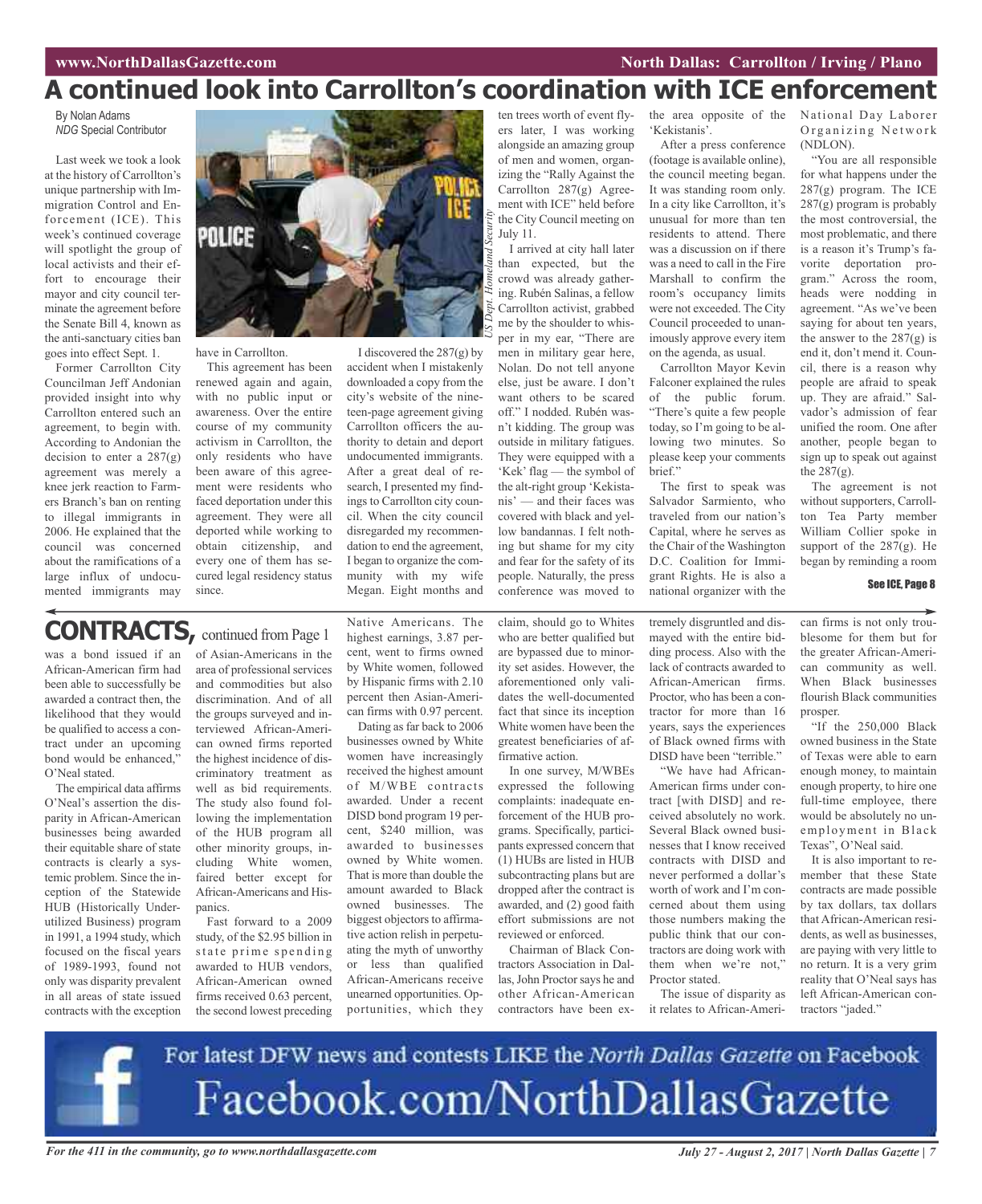### **City Briefs**

### **ALLEN 2017 Department of Labor Informational & Outreach Forum**

The 2017 Dallas Forum will be held at the University of Texas at Southwestern Medical Center on August 17. Lunch is on your own, however there are two cafeterias located inside the T. Boone Pickens Biochemical building.

Please contact Ms. Moore by email at Moore.Charlotte@dol.gov if you have any questions.

### **DALLAS**

### **5th Annual Back Packs 4 Brainiacs School Supplies Drive**

Support Hip Hop 4 Hope's Back Packs for Brainiacs School Supplies Drive and drop off supplies for underserved youth Saturday, August 12th, 2017, 12:00 pm-4:00 pm held at Red Bird Mall (3662 W. Camp Wisdom Rd Dallas Tx 75237).

#### **Texas Can Academy requesting donations**

In preparation for the new school year, Texans Can Academies wants to make sure every student starts the year with the uniform they



need to succeed by hosting a Uniform Fundraiser.A\$75 donation will provide one pair of pants, two shirts, socks and a belt for one student, but donations of any amount are enthusiastically accepted. The site to donate can be found here: http://www.texanscan.org/c ountdown2class2017/

Texans Can has a total of five schools in Dallas, and has helped more than 141,000 students throughout the state of Texas over the past 31 years.

### **FRISCO Boards & Commissions Positions Open**

Interested in getting more involved with your city? We're looking for volunteers to serve on several city boards and commissions. This year, applications are only accepted online, via the new portal friscotexas.gov/boards.

Opportunities include serving on the city's Board of Adjustment/Construction Board of Appeals, the Community Development Corporation, the Downtown Advisory Board and more. Click the 'Vacancies' tab on the online portal to see the full list.

To qualify, you must have lived in Frisco for at least one year prior to applying and must be a qualified registered voter. Applications will be accepted through July 31, 2017.

### **GARLAND Family Night Out**

Since 1985, America has celebrated July as the nation's official Park and Recreation Month. This year, it's all about discovering the power of play with your local parks and recreation facilities. NRPA and the City of Garland are encouraging everyone to get out there to experience the power of play for themselves. Get ready to get your play on this July with the City of Garland and the National Recreation and Park Association by taking advantage of this free event that will have food available for purchase.

Saturday, July 29 at Central Park, 1310 W.Avenue F, enjoy fireworks, food trucks, games, and live entertainment from Downtown Fever.

### **STUDENTS**, continued from Page 6

We have an obligation to advocate for accountability standards and to monitor school performance in a majority-minority public school system, where Black and Hispanic students disproportionately attend schools with low-income classmates.

One of the best ways parents, education advocates and community stakeholders can hold school officials accountable is by reviewing the "report card" in their local school district.

The Every Student Succeeds Act (ESSA) requires that data for each student subgroup is reported, a requirement previously exclusive to schools receiving Title I funding. States get to create their own accountability systems, using feedback from education stakeholders. If you're reading this article, there's a good chance that you're one of those stakeholders. An accountability system is just a fancy way of saying that states get to decide how exactly they determine if schools are effectively teaching students. A major component of

school reporting under ESSA will revolve around

student subgroup data. To date, states that have submitted plans for implementing ESSA have proposed that they will determine school effectiveness by including student subgroup data in overall school ratings. For example, if Black students are underperforming, the entire school would receive a lower grade.

States have also committed to lowering required group data size to ensure that small student subgroups receive equal attention. For example, in some school districts there may be a small population of Black students. Before the implementation of ESSA, if a school districts data size for reporting is 30 and there are only 25 Black students, those students would not be counted. However, lowering the data group size down to 10, as in the case in some states, allows for more comprehensive school evaluations.

And finally, states will also measure the effectiveness of their schools by dedicating more resources to subjects like art, physical education, science, and social studies. Other proposed in-

dicators like absenteeism, and school climate will add more substance to school rating systems. This encourages educators to prioritize other subject areas other than Language Arts and Mathematics.

Including other indicators for accountability decreases the impact of standardized testing in determining the academic advancement of students.

A simple Google search will help you locate your child's school report card; review it, paying close attention to student subgroup data. Hold your local education agency accountable by getting involved in your child's parent-teacher organization and by attending meetings held by your local school board.

For more information about the Every Student Succeeds Act, visit nnpa.org/essa.

*Lynette Monroe is a master'sstudent at Howard University. Her research area is public policy and national development. Ms. Monroe is the program assistant for the NNPA's Every Student Succeeds Act Public Awareness Campaign. Follow Lynette Monroe on Twitter @\_monroedoctrine.*

**ICE,** continued from Page <sup>7</sup>

full of immigrants what an racially profile members of immigrant was.

"Immigrants are people who come to this country through visas, which are formally known as green cards. Then you have the people that are being called illegal immigrants, which are not illegal immigrants. These are people who have entered our country through illegal means, deceitfulness, lies, and treachery," Collier said.

Kristian Hernandez, a prominent activist and community leader from the North Texas Dream Team, stepped up to the podium and served them notice: "In a city like Carrollton, which has a Latino population of roughly thirty percent, we know that the  $287(g)$  program is just an excuse to

the community. I have been a lifelong Dallas resident, but as of two hours ago, I bought a house in Carrollton. So now it's my problem. And now it's your problem — because I'm in your city."

The steady stream of speakers continued. Each man, woman, or child that spoke their truth seemed to embolden the next. A woman who came with the Texas Organizing Project summed it up best, with Julio Acosta acting as her translator.

"I came here today because I am afraid laws like this will come to my city. I cannot tell you the whole story of how I came to the United States. The truth is, I

fled from a repressive government. Now I am surprised to find that the people of the United States support laws that make me feel like I've gone back in time," the speaker shared.

If we had never entered a  $287(g)$  agreement, an estimated 940 families would never have been ripped apart. I say "estimate" because the only available data on arrests is from 2010 the city has refused to release any other arrest data to the public. The data from 2010 serves as an explanation as to why Carrollton is the only city in Texas with this agreement: only two out of the sixty-seven people deported were accused of felony crimes. I say "accused" because there is no trial; there is no justice. In contrast, data shows an

alarming number of deportations occurred after traffic ticket warrants. These peo-

ple are not criminals. They are my neighbors. Deported feels like departed.

*Nolan Adams is the Founder of Carrollton Citizens' Movement.*



*For the 411 in the community, go to www.northdallasgazette.com*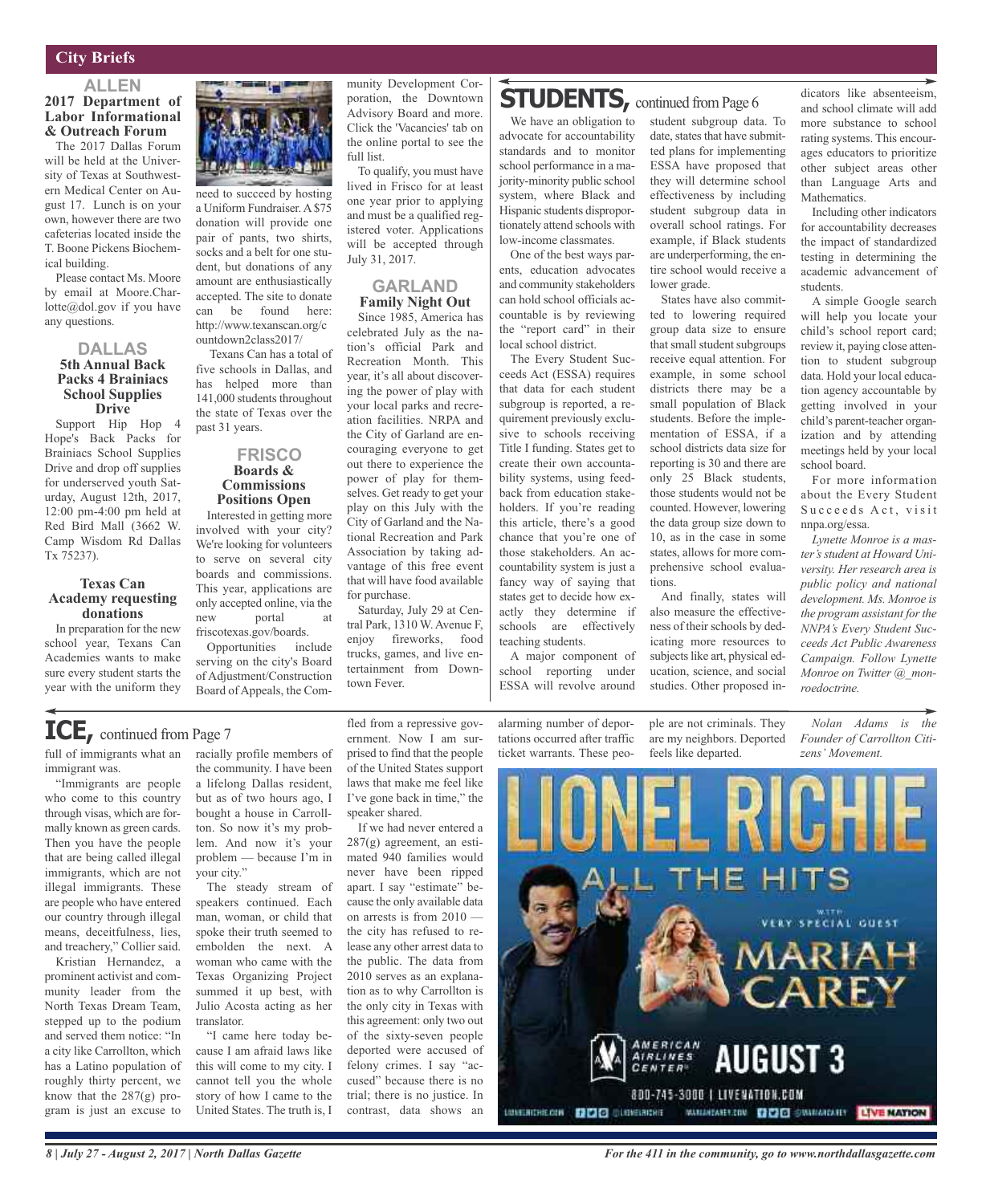## **The Bodyguard – The Musical is a musical trip down memory lane** NDG readers can WIN tickets to the Fort Worth show!

*mer Musicals*

By Margaret Freelon *NDG* Special Contributor

I could not think of a better way to spend a Sunday afternoon in Dallas than reminiscing over a dozen songs from Whitney Houston including songs from the 1992 original soundtrack album for the movie of the same name The Bodyguard. The album, which defined an era, was certified platinum 17 times. For the stage production presented by the Dallas Summer Musicals the story takes us back to enjoy the story of Rachel Marron played by Grammy Awardnominated and multi-platinum R&B/pop recording artist and film/TV actress Deborah Cox, and her on



stage sister, Nicki Marron played by Jasmin Richardson. Even Frank Farmer, played by Judson Mills, who portrayed Francis Gage on Walker Texas Ranger and also appeared in over 35 guest starring roles on television for shows such as Law and Order and The X-Files, attempted to sing a couple of lyrics.

NDG readers can win tickets to see the show in Fort Worth on Tuesday, August 1 at 7:30 p.m. Visit our Facebook and Instagram page for more details!

The Bodyguard – The Musical, a touring stage adaptation of the 1992 blockbuster film which helped to propel Houston into certifiable mega-star-

dom when she played opposite Kevin Costner. However, remember this is an adaptation of the movie so it does not follow the movie s scene by scene. The open- $\frac{3}{3}$ ing scene will definitely get your attention and all the  $\frac{a}{b}$  glitz and glam when the  $\bar{\tilde{\mathbf{s}}}$  music starts will remind  $\dot{g}$  you that the true star of this musical is the music. Cox showed she could hold her own in the iconic role of Rachel Marron. Cox belted the show's well-known hits like "How Will I Know," "Run to You," and "I Will Always Love You" with ease and when she began to sing "Queen of the Night" the audience was ready to

sing along. The story looks at the sibling rivalry between sisters Nicki and Rachel. Although Nicki is older and just as talented, the attention and fame are focused on Rachel which caused that greeneyed monster raises its ugly head and the jealousy intensifies when both sisters have eyes for the newly hired bodyguard. Without giving away the plot twist and turns of the musical, I will tell you that I feel Judson Mills carried the role of Frank Farmer better than Kevin Costner. In fact, I was waiting for him to do one of those classic Walker-Texas Ranger spinning kicks while protecting Rachel.

Do not attend the musical looking for it to help you make sense of the movie. Do not look for it to make

some deep political statement. The reason you should go and enjoy The Bodyguard – The Musical is to hear the music. The costumes, the set, the energy in the theater were electrifying and judging from the cheering and standing ovation served as evidence that The Bodyguard – The Musical is a riveting play that touched the soul of those who enjoyed the music.

The production continues in Dallas through July 30 at the Music Hall at Fair Park. Then it shifts west for a limited engagement at the Bass Performance Hall from August 1-6. Don't forget to enter for an opportunity to win tickets to opening night in Fort Worth!

### **Win tickets to see Lionel Richie and Mariah Carey at American Airlines Center**

Multi-platinum-selling artists, multiple Grammy Award-winners and music icons, Lionel Richie and very special guest Mariah Carey are touring together for the first time ever on the ALL THE HITS TOUR.

Produced by Live Nation, the 35-show date tour began on March 15 in Baltimore, MD at Royal Farms Arena and is visiting cities across North America including New York, Los Angeles, Chicago, Toronto, Vancouver, Seattle, Oakland, Dallas and more.

Richie and Carey will take the stage in Dallas on Aug. 3 at the American Airlines Center. The Dallas show was originally slated for May, but had to be postponed. All tickets purchsed for the original concert date will be honored for the upcoming show.

AT&T brings you to the front of the line for the ALL THE HITS TOUR. AT&T priority presale



ticket access by visiting www.att.com/frontoftheline.

In addition to writing countless hits over a career that has spanned decades, Richie is also known for giving back.

Lionel Richie was honored as the 2016 MusiCares Person of the Year, two days prior to the 58th Annual

GRAMMY Awards, in recognition of his significant creative accomplishments and career-spanning charitable work.

**NDG readers can win tickets** to this and many other of the hottest DFW events by staying tuned the to Facebook and Instagram accounts of the *North Dallas Gazette*.



**Enter to Win! Ticket Giveaway**

*NDG Entertainment Ticket Giveaway!!! Follow North Dallas Gazette on Facebook, Twitter and Instagram to keep up on all the latest!!!*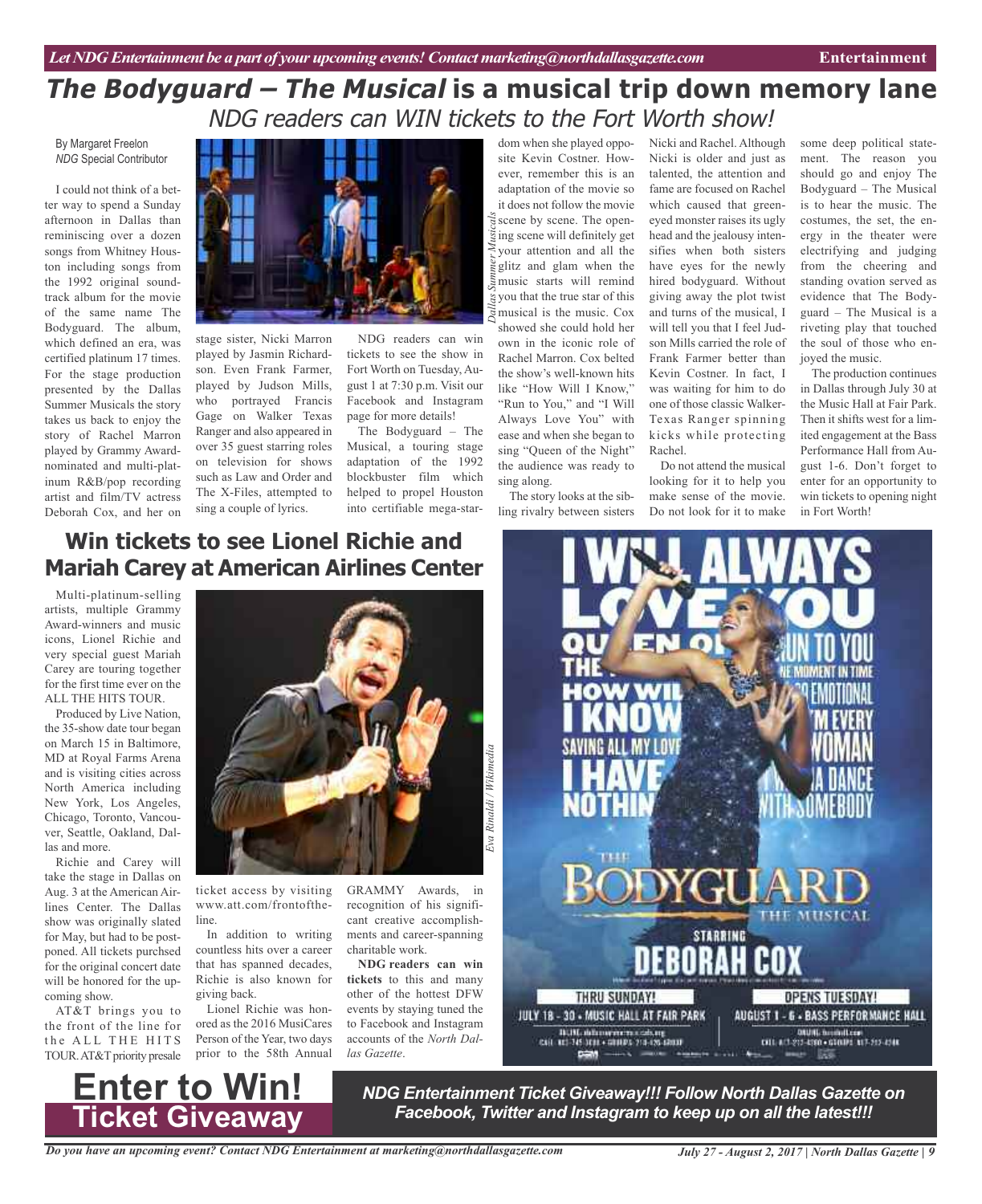### itself is horrible. No, read-**NDG Book Review: Sin of <sup>a</sup> Woman is a rock-solid read**

By Terri Schlichenmeyer

Nothing's set in stone. Few things are. Lucky for you, there's usually a chance to change your mind or have a do-over. You can often get another go at something because few things are that firmly decided. As in the new book "Sin of a Woman" by Kimberla Lawson Roby, you can sometimes have a second chance.

More and more every day, Porsha Harrington got on Pastor Raven Jones Black's last nerve.

But Raven absolutely had to put up with Porsha, which was part of the problem: Porsha, inheritor of her fa-



ther's estate and mistress of Raven's then-husband-nowex, had given Raven \$250,000 to start New Vision Christian Center. The partnership would make them both rich; Raven would be the church leader, Porsha would be the assistant pastor, they'd both get paid from member contributions and tithes.

That is, as long as Raven could tolerate being near Porsha. Which wasn't long.

Years ago, Raven spent time in prison for embezzlement from the church belonging to her ex-father-inlaw, Rev. Curtis Black. She'd also stolen some money from a loan shark, and she'd told huge lies all the way to the bank. But that was all coming around to bite her now, and she needed another scheme to get everyone off her back. If she could start with Porsha and make money doing it, well, all's the better.

So Raven just cooked up another lie.

Something was missing from Porsha Harrington's life.

She was single, for one. More than anything, Porsha wanted to be married with a family, a desire that was so strong, it shocked her. Something else shocked her, too: she realized, in prayerful moments, that the men she'd mostly chosen were married ones, and God just couldn't be happy about that at all. Instead, He seemed to be leading her to become more active at New Vision, and that made her heart glad. So did Dillon, the man she'd cheated with once,

who'd now turned over a new leaf himself.

God would point Porsha into the direction she needed to be. He had plans for her.

Too bad Raven did, too. Oh, yes. Now there you go: a novel with scandal, back-stabbing, nastiness, prayer, gutter behavior, responsibility, and pure entertainment. That's "Sin of a Woman<sup>"</sup>

And yet, just because author Kimberla Lawson Roby has put one of literature's worst-behaved characters in a book that strongly features that character's delicious awfulness doesn't mean that the book

ers will be surprised to see that, while this story is sexy and wonderfully outrageous, it's also rather tame; Roby veers away when the bedroom door closes, so there's nothing offensive here. The story is spicy, but it won't burn your eyes; one character even turns virtuous, which should tell you plenty. That obviously sets us up for a sequel, for which readers will hunger.

If you thought your summer was going to be boring, there's still time to change your mind: look for this novel and enjoy. For you, "Sin of a Woman" is rocksolid.

## **Dallas Museum of Art celebrates record-breaking attendance**

The Dallas Museum of Art ended its 2017 fiscal year with its highest attendance in a decade and the second highest in the Museum's history. The Museum welcomed 802,870 visitors in FY 2017, an increase of 10 percent since last year.

A key curatorial initiative of the year was the critically acclaimed presentation of México 1900– 1950: Diego Rivera, Frida Kahlo, José Clemente Orozco, and the Avant-Garde, which closed on Sunday, July 16, with a total of 125,894 visitors. The exhibition is one of the two highest attended of the Museum's special paid

exhibitions in the past resented in our collections decade and second only to the DMA's presentation of Tutankhamun and the Golden Age of the tion resonated so much Pharaohs in 2008.

"It is very exciting to have welcomed such a large number of visitors of all ages and backgrounds to the Museum to discover our collections, programs, and special exhibitions over the past fiscal year," said the DMA Eugene Mc-Dermott Director Dr. Agustín Arteaga. "Our local community, as well as visitors from all 50 states and 71 countries around the globe, came to experience the range of cultures and histories rep-

and programs. We're especially thrilled that the México 1900-1950 exhibiwith our diverse local audiences, many of whom had never been to the DMA before, and were eager to engage with these remarkable works of art. This encourages us to continue expanding our reach and invigorating our ties to our community. We thank all of our sponsors and supporters for helping us accomplish this exciting landmark."

A significant component of the exhibition's success is that is presented a new historical perspective on role artists played in the which 20 percent were feconstruction of a move-male, beyond the wellment that attracted world's known figures of Rivera,

the Mexican explorations attention. It highlighted Orozco, Siqueiros, and of the avant-garde and the over sixty great artists, of Kahlo. First exhibited at

the Grand Palais in Paris,

See ART, Page 13





*10 | July 27 - August 2, 2017 | North Dallas Gazette*

*Do you have an upcoming event? Contact NDG Entertainment at marketing@northdallasgazette.com*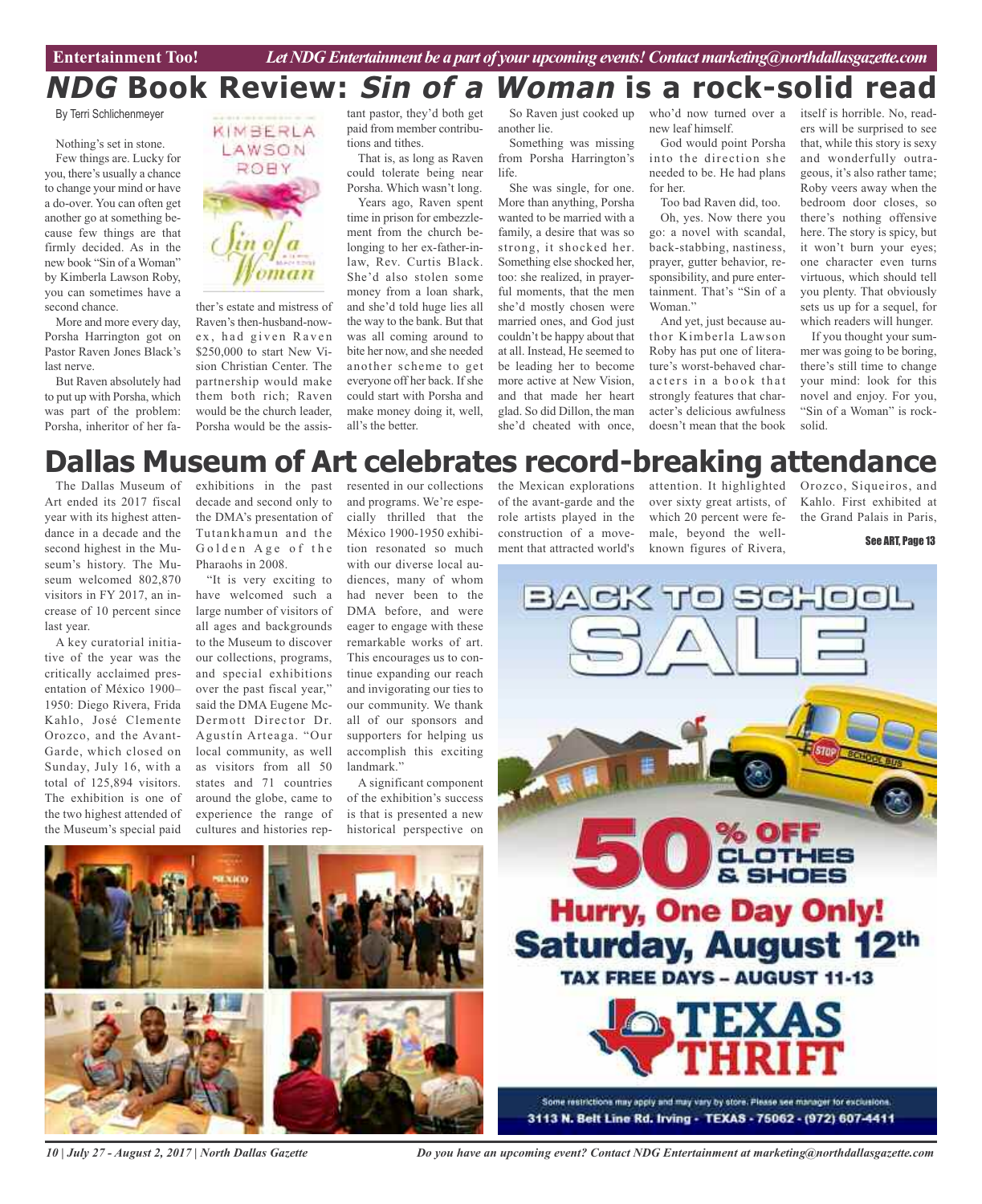## **The importance of a growing a child's education fund**



B.Prescott Interim CEO **Transformance** 

In just a few short weeks, millions of parents in the Dallas-Fort Worth area will send their kids back to school. We all know that getting a good education is the most important thing one can achieve in life. And the more education we can provide our children, the better off they will be. There's only one problem. Education beyond high school has become very expensive.

According to the U.S. Bureau of Labor Statistics, there has been a tremendously steep rise in the cost of college. In just the past decade, the Consumer Price Index for college tuition and fees have gone up an average of 63 percent. The price of required textbooks rose

88 percent and schoolbased housing costs have risen 51 percent. For families struggling to find a way to pay for schooling beyond a mere high school diploma, this is a real problem.

So, how do families approach this problem? What programs are available to help us? And how can you begin establishing an education savings account for your children? We have answers.

If you haven't yet begun educational saving account for your child, you are not alone. It is estimated that as much as 44 percent of the population have nothing set aside either. Yet, that is. Depending on your child's current age, do whatever possible to begin this process early in their lives. Beginning at birth, saving just \$50 each month could become \$20,000 by the time he or she turns 17, assuming a seven percent return on investment.

Parents who set up an education fund for their child early in life and contribute to it monthly can avoid playing catch-up later. Keep the payments consistent by treating them with the same importance as your other household bills such as the mortgage, rent or utility bill.

Never get discouraged with the amount that you're able to save because the bulk of how your child's education will be paid for is not solely dependent upon your account balance. Statistics show that, on average, only 23 percent of the total cost of higher education will be attributed to what you can save. The remaining amount can and will be covered by alternate funding sources such as grants, scholarships, student loans and other forms of income.

Paying for the rest of school can come in many forms and there is much in the way of financial assis-

tance if you know where to look and how to take advantage of available scholarships and grants. Every institution of higher education maintains their own financial aid office. If there is a particular school you're considering, plan a visit not just to the campus, but also to the financial aid office. There, you can make an appointment to meet one-onone with a counselor, explain your personal situation and find suitable avenues to bridge the gaps in funding still needed.

Now it's time to consider where to send your child for higher education. While there are countless examples of worthy students who earned their way to a scholarship at a prestigious institution through merit-based means, this may not be a reality for you and your family. And that's fine too. If your child has the ambition to continue with school and receives either a high school

diploma or GED, a local community college should be your goal. There are multiple common sense reasons for going this route if the cost of education is an issue.

First, community college tuition is a fraction of the cost of attending a four-year

public or private college or university. Second, community colleges are just that-in your community, meaning that you can live at home instead of paying for student housing. Third, community colleges typically offer ex-

**Marketplace**

See SAVINGS, Page 12

### **Paid Internship opportunity for writers, college students in the Dallas Area**

The *North Dallas*

*Gazette* has an internship position available. The goal is to provide students and aspiring writers an opportunity to gain published clips, experience and professional feedback. The position is for up



cants must have reliable transportation.

to 20 hours a week at \$8.00 per hour. Appli-

**Send resume and writing samples to: businessoffice@northdallasgazette.com**

| Game # | Game Name / Odds                                               | s    | Official<br>Close of<br>Game | End<br>Validations<br>Date |
|--------|----------------------------------------------------------------|------|------------------------------|----------------------------|
| 1866   | <b>Cashword Multiplier</b><br>Overall Odds are 1 in 3.65       | \$10 | 8/25/17                      | 2/21/18                    |
| 1767   | Win It All<br>Overall Odds are 1 in 4.84                       | \$1  | 9/27/17                      | 3/26/18                    |
| 1876   | Mad Money<br>Overall Odds are 1 in 4.85                        | \$1  | 9/27/17                      | 3/26/18                    |
| 1775   | <b>Royal Riches</b><br>Overall Odds are 1 in 4.12              | \$2  | 9/27/17                      | 3/26/18                    |
| 1795   | <b>Instant Bingo</b><br>Overall Odds are 1 in 4.24             | \$2  | 9/27/17                      | 3/26/18                    |
| 1802   | <b>Break The Bank</b><br>Overall Odds are 1 in 4.80            | \$2  | 9/27/17                      | 3/26/18                    |
| 1752   | <b>Cash Multiplier</b><br>Overall Odds are 1 in 3.81           | \$5  | 9/27/17                      | 3/26/18                    |
| 1387   | \$500,000,000 Extreme CaSh Blast<br>Overall Odds are 1 in 2:84 | \$20 | 9/27/17                      | 3/26/18                    |
| 1734   | <b>Millionaire's Club</b><br>Overall Odds are 1 in 3.05        | \$20 | 9/27/17                      | 3/26/18                    |

*For the 411 in the community, go to www.northdallasgazette.com*





**CDL Drivers Needed ASAP!**

Do you want a career that provides health, vision, and dental insurance on your first day? How about weekly incentive dollars and a pension plan?

Martin Marietta is having an Open House on August 2, 2017 from 9am to 2pm at 11139A Goodnight Lane, Dallas, TX 75229.

We have several open positions including CDL drivers. Driver candidates must have a valid class A or B driver's license. Must have 1 year of experience driving a concrete mixer truck, tanker, or rock truck. Must have a good driving record and pass a DOT drug screen and physical. We are an equal opportunity employer. Women, minorities, veterans and individuals with disabilities are encouraged to apply.

**www.martinmarietta.com**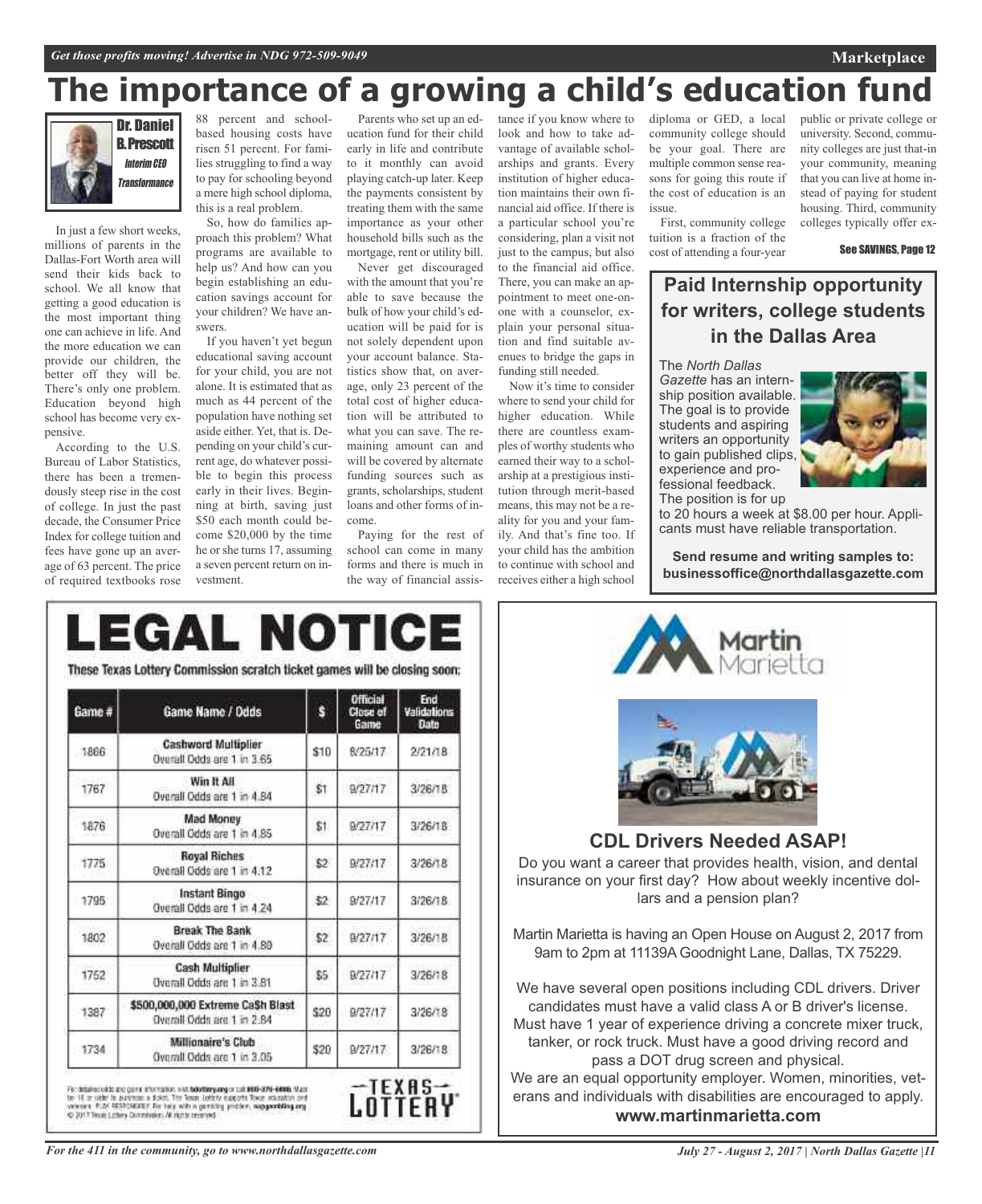## **How women in leadership roles can change the workplace**

As women have taken on greater leadership roles in the business world, it's paid off for both them and business.

A study by the Peterson Institute for International Economics found that firms with women in the C-suite were more profitable. Meanwhile, the number of women-owned businesses grew 45 percent from 2007 to 2016 compared to just a 9 percent growth in the number of businesses overall.

But will all those women in leadership roles change the workplace culture to make it more female friendly – and does it matter?

"As a corporate anthropologist, I'm aware of the recent shift in thinking surrounding how cultures should be restructured in order for women to thrive in the workplace," says Andi Simon, author of On the Brink: A Fresh Lens to Take Your Business to New Heights(www.simonassociates.net).

"This has caused me to ask: What type of culture do women really want and is it that different from what men want, too?"

The results of her research were surprising, she says. It turns out, in many ways men and women want similar things in the workplace. Both prefer a strong clan culture that emphasizes collaboration, teamwork and a focus on people.

So what lessons does that hold for women who start their own businesses or are hired or promoted into leadership positions in existing businesses?

Based on her personal experiences, and what she's learned from female business leaders she has interviewed, Simon says some of the ways women can succeed when leading an organization and make the workplace more attentive to the needs of both men and women include:

• Create a culture that blends work and home. Simon talked with the founder of one company that intentionally took a wholelife approach and didn't force employees to choose between work and family. "That company won all sorts of local awards for being one of the best places to work in the area," Simon says.

• Encourage staff to be innovators. Often even the employees who think outside the box are reluctant to act outside the box for fear of repercussions if things don't work out quite the way they hoped. But for innovation to happen, Simon says, a good leader needs to empower employees to try new ideas.

• Be an adventurer, stay curious. If you expect your employees to try new ideas, you need to be willing to do so as well. Don't worry about failing, Simon says. "Keep tinkering and trying stuff and sooner or later

you'll hit upon your a-ha moment," Simon says.

In her research, Simons says she's finding that the women who know how to create success are not just building better businesses; they are changing the way people work.

"The corporate cultures in women-run businesses reflect the personal beliefs and values of the women leading them," Simon says. "And those businesses tend to be highly successful."

*Andi Simon, author of On the Brink: A Fresh Lens to Take Your Business to New Heights, is a corporate anthropologist and award-winning author (www.simonassociates.net).*

ing into civilian life. Texas Operation Welcome Home also includes a Skills for Transition program that helps separating service members who plan to remain in Texas, aTexasTransitionAlliance to recommend and help employ best practices in providing workforce opportunities for veterans, and a Military Family Support program.

For more information on the "We Hire Vets" program or to download the "We Hire Vets" nomination/employer form, visit the Texas Workforce Commission website.

### **SAVINGS,**

continued from Page 9

tremely flexible scheduling, allowing time to get or keep an income-producing job while you attend classes.

There are nine different community colleges within 40 miles of Dallas. They're located as far north as McKinney, as far south as Lancaster, as far east as Mesquite and as far west as Fort Worth. Chances are, there's one right in your backyard. Look them up by name: El Centro College, Eastfield College, Mountain View College, Brookhaven College, Richland College, Cedar Valley College, North Lake College, Collin County Community College District and the Tarrant County College District.

If you need to get your finances in order or establish a budget, come visit us at Transformance. You can make an appointment by visiting Transformance's website, www.transformanceusa.org or by calling 1-800-249-2227.

*Dr. Daniel B. Prescott, Jr. is the CEO of Dallasbased Transformance Inc., a fully integrated financial services capability nonprofit. He can be reached at dbprescott@transformanceusa.org.*

### **Texas launches program to recognize employers of veterans**

AUSTIN - The Texas Workforce Commission (TWC), partnering with the Texas Veterans Commission (TVC) and Texas Workforce Solutions Offices, announces the "We Hire Vets" employer recognition program to recognize Texas employers for their commitment to hiring veterans. Texas is home to more than 500,000 employers, many of whom have experienced firsthand that veterans are hardworking, motivated and disciplined team members who will bolster an employer's business.In 2016,

there were nearly one million veterans in the Texas labor force.

Through this program, employers whose workforce is composed of at least 10 percent military veterans are eligible to receive a "We Hire Vets" employer recognition decal to display on the employer's storefront as well as an electronic decal to display on the employer's website.

"The 'We Hire Vets' program recognizes Texas employers for their commitment to hiring veterans," saidTWC Chairman Andres Alcantar. "These employers understand the knowledge, skills and the competitive advantages veterans bring to their businesses."

Employing veterans creates a dedicated workforce with employees who know how to lead, build teams, and accept and meet challenges. Recognition of employers with veteran-friendly hiring practices is an important aspect of the Texas Operation Welcome Home initiative that assists recently separated veterans with employment and training opportunities.

Through the launch of the "We Hire Vets" employer recognition program, Texas is ensuring that it remains a veteran-friendly state. The program allows employers to apply for the recognition or be nominated by a local workforce development board or TVC partner.

"We Hire Vets" is a component of TWC's Texas Operation Welcome Home initiative, which was created under Governor Abbott's charge to identify gaps in services to Texas service members who are transition-

## **Texas hits 12-month positive growth mark with 40,200 jobs added in June**

 $AUSTIN$  – The Texas economy expanded in June for the 12th consecutive month with the addition of 40,200 seasonally adjusted nonfarm jobs. Texas' seasonally adjusted unemployment rate fell to 4.6 percent, down from 4.8 percent in May. Texas' annual employment growth outperformed the previous two years with 319,300 jobs added over the year, bringing the state's annual growth rate up by 0.4 percentage points to 2.7 percent.

"Texas employers added 319,300 jobs over the past year, with ten out of eleven industries adding jobs in the dynamic Texas economy," said TWC Chairman Andres Alcantar. "TWC will continue to support strategies that boost the job creation efforts of Texas employers and equip Texas students and workers with in-demand skills."

Education and Health Services recorded the largest private-industry gain over the month with 13,100 jobs added. Manufacturing experienced its largest over-theyear employment gain since July 2012 with 4,600 jobs

added in June and Mining and Logging employment expanded by 4,400 jobs.

The Amarillo and Austin Metropolitan Statistical Areas (MSA) recorded the month's lowest unemployment rate among Texas MSAs with a non-seasonally adjusted rate of 3.4 percent, followed by the Midland MSAs with a rate of 3.5 percent. The College Station-Bryan MSAregistered a rate of 3.8 percent for June.

"All Goods Producing industries showed positive employment growth in Texas, including Manufacturing, which expanded by 4,600 jobs in June," said TWC Commissioner Representing Labor Julian Alvarez. "The Texas labor force has continued to provide employers with the skills and expertise needed to keep the Texas economy growing."

Employment estimates released by TWC are produced in cooperation with the U.S. Department of Labor's Bureau of Labor Statistics. All estimates are subject to revision. To access this and more employment data, visit tracer2.com.



Qualinfotech Solutions Inc. looking for consultants for the following positions to work in Dallas, TX and/or various client sites throughout the U.S. Must be willing to travel and/or relocate:

#### **Sr. Software Engineer**

MS+2 yrs or BS+5 (CS or CA) Exp must include Java, Eclipse IDE, Marvin, Jenkins, and testing tools either Selenium WebDriver, or HP QC

#### **Sr. Software Engineer .Net**

MS+2 or BS+5 (CS, IT or IT related). Have exp. in C#, .NET, SQL Server, MVC, CSS3, and Visual Studio.

#### **BizTalk Consultant**

MS+2 or BS+5 (CS, ECE, or IT related) with BizTalk, SQL Server, ESB Tool Kit, and .NET. Send resume to

#### **Qualinfotech Solutions Inc**

2727 Lyndon B Johnson Fwy #438,

Dallas, TX 75234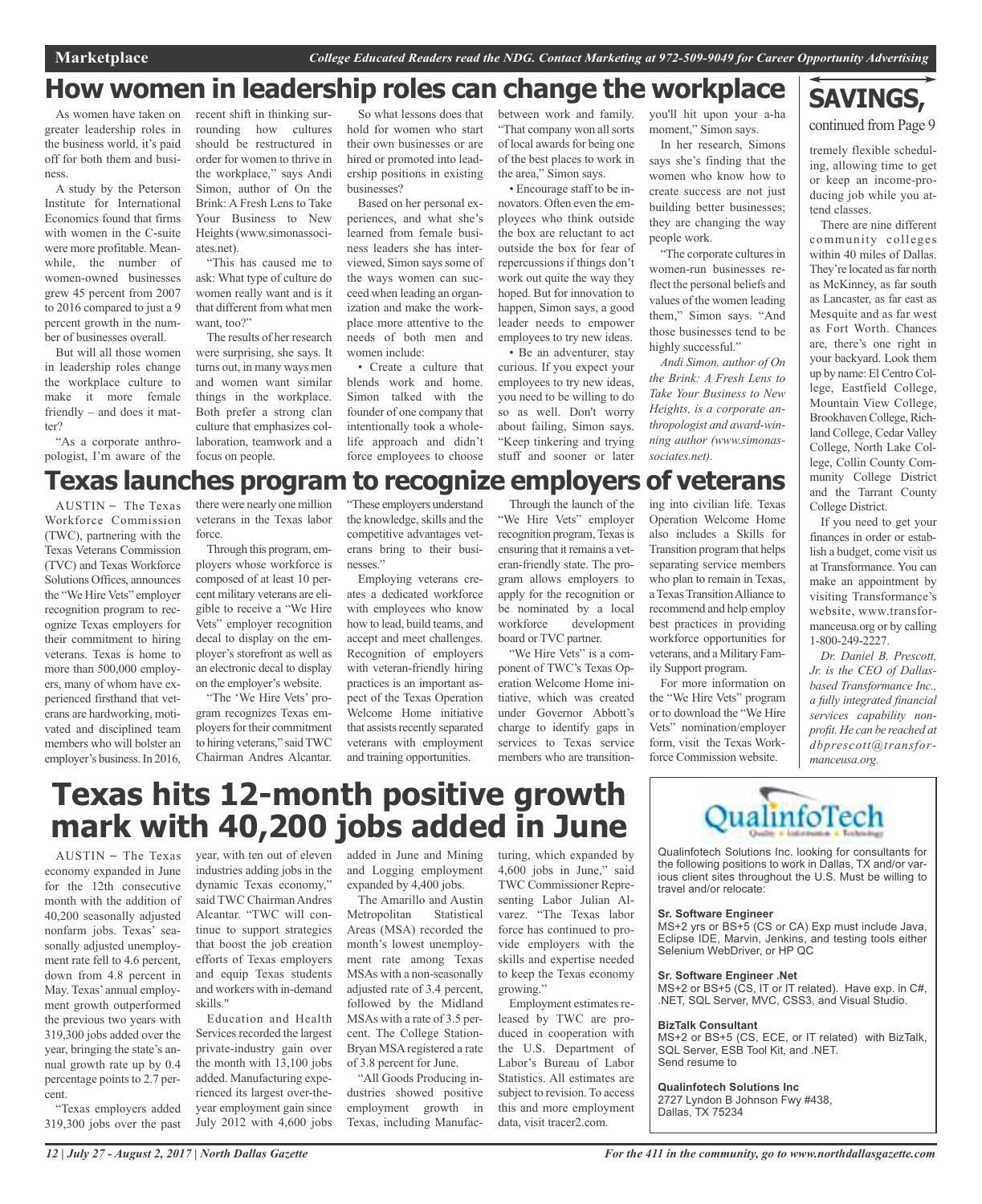## **Upcoming DFW area job fairs**

**Immediately Dallas County Schools hiring crossing guards**

Dallas County Schools is now hiring crossing guards for 2017-2018. The minimum age to be a crossing guard is 18. Applicants will need to complete a physical, drug screening, and a criminal history background check. Crossing guard shifts are 7 a.m. – 9 a.m. and 2:30 p.m. – 4:30 p.m. on school days. Crossing guards are currently needed for McKamy Elementary and for Sheffield Elementary. For those interested, please visit www.dcschools.com.



#### **Reindeer Manor hiring for Halloween season**

If you are an aspiring vampire, Reindeer Manor has your dream job. No experience necessary (vampire or otherwise). They are looking for outgoing, energetic, and imaginative entertainers to join their

## **ART,** continued from Page <sup>10</sup>

where it was also one of their most visited exhibitions in fall 2016, the DMA was the exclusive U.S. venue for México 1900-1950. The exhibition was organized in collaboration with the Secretaría de Cultura de México and curated by the DMA Eugene McDermott Director Agustín Arteaga.

The DMA published two editions of an exhibition catalogue, offered in English and Spanish. 5,500 copies of the illustrated catalogue, coordinated by the DMA and the Secretaría de Cultura/Instituto Nacional de Bellas Artes, were distributed. Bilingual content was offered throughout the exhibition galleries, part of an initiative which began last fall by the DMA to include multilingual content across a variety of formats for DMA exhibitions and installations.

The community support for México 1900–1950 was evident prior to the opening when the DMA raised over \$100,000 during its first crowdfunding campaign allowing the public to become part of the presentation of the exhibition. The campaign, Destination Dallas, helped support a series of public

programs and community events tied to the exhibition including numerous on-site programs for visitors such as 315 docent-led tours, after hour programs like the Museum's Late Night in May which saw over 2,700 visitors in six hours, and most of all it gave ownership to the crowdfunding campaign supporters. In response to strong public interest and enthusiasm, the DMA and the Latino Center for Leadership Development worked together to create a community celebration on what would have been

scream team

Work nights and weekends from Sept. 23 through Halloween. Must attend one of these audition classes:

• July 29 2 p.m. - 6 p.m. • Aug. 12 2 p.m. - 6 p.m. • Aug. 25 7 p.m. - 10 p.m. • Sept. 13 6 p.m. - 10 p.m. Visit rendeermanor.com for more info.

### **July 28 Parker University Career Fair**

Parker University is welcoming Chiropractors to participate and find great employees for your company, plus market your business services. It is

Frida Kahlo's 110th birthday with more than 5,000 people in attendance in only three hours.

Additionally, 12 DMA Family Days presented by 11 sponsors saw more than 37,000 people attending over the select Sundays. Approximately half of the visitors on DMA Family Days, which featured programs and free admission to the exhibition, identified as first time visitors to the Museum.

The DMA also welcomed a number of firsttime visitors through its collaboration with the Latino Center for Leadership Development which

### **TISEO PAVING COMPANY** 419 E. Hwy. 80, Mesquite, TX 75150 Tel: (972) 289-0723 Fax (972) 216-5637 www.tiseopaving.com

Performing Concrete Street Paving in the Metroplex Area We Accept Subcontracting Bids For All Public Works Projects in the Dallas Area. We Are Accepting Applications for Concrete Mixer Drivers and Heavy Equipment Mechanics

**Equal Opportunity Employer** 

scheduled for July 28 from Noon - 2 p.m. at Parker University located at 2540 Walnut Hill Lane in Dallas. **August 2**

### **CDL Drivers Job Fair**

Martin Marietta is having an Open House on August 2, 2017 from 9am to 2pm at 11139A Goodnight Lane, Dallas, TX 75229.

Driver candidates must have a valid class A or B driver's license. Must have 1 year of experience driving a concrete mixer truck, tanker, or rock truck. Must have a good driving record and pass a drug screen and physical.

created Yo Soy DMA, an independent community effort to support the Museum. The 150 individuals who signed up as Yo Soy DMA ambassadors generated excitement and awareness for the exhibition throughout their communities.



**Attention Suppliers of Goods, Services and Construction**

**Review Competitive Opportunities at https://garlandtx.ionwave.net**

**www.garlandpurchasing.com**

**972-205-2415**



**DO YOU WANT AN EXCITING AND REWARDING CAREER?**

**PURSUE A CAREER AS A POLICE OFFICER OR FIREFIGHTER!**

• Competitive wages<br>• Array of benefits<br>• Education incentive pay<br>• ...and more

REGISTER ONLINE TO TAKE THE CITY OF IRVING'S NEXT CIVIL SERVICE ENTRANCE EXAM

### *www.cityofirving.org*

*The City of Irving does not discriminate on the basis of race, sex, religion, age or disability in employment or the provision of services.*



### **Equipment Operators Needed ASA in Dallas & Celina!**

Martin Marietta is now seeking professional Equipment Operators to operate their mobile equipment and unload rail cars while safely earning top pay.

Must have a valid driver's license. Prefer 1 year of experience operating heavy equipment but willing to train high performing applicants. Must pass drug screen and physical.

### **Apply online at www.martinmarietta.com.**

We pay top dollar. Join the safe team at Martin Marietta today!

We are an equal opportunity employer. Women, minorities, veterans and individuals with disabilities are encouraged to apply.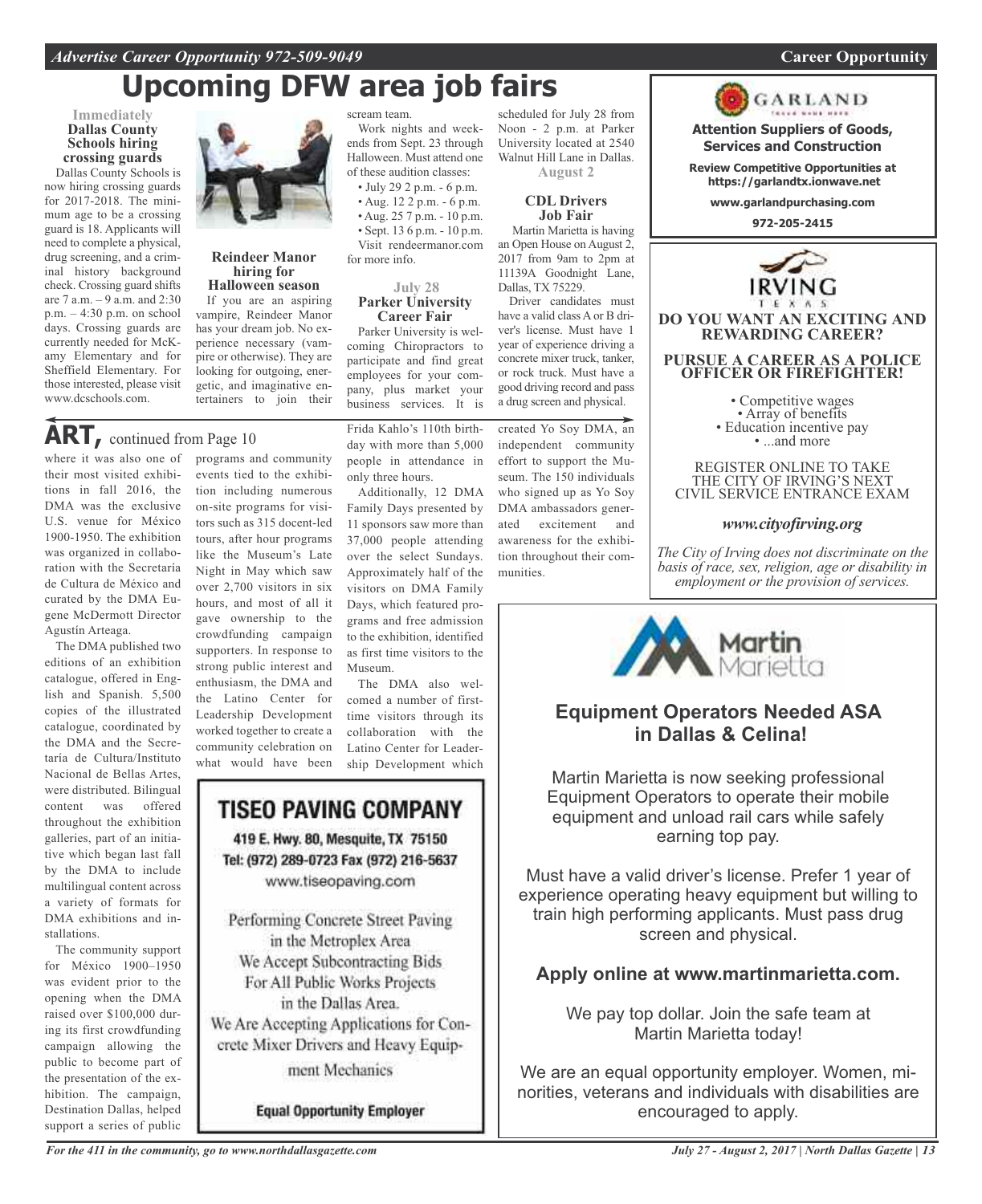### **BETHEL BIBLE FELLOWSHIP, CARROLLTON (A PLACE TO BELONG)**

*NOTICE: Pastor Woodson serves the community by providing "Professional Therapy and Counseling Services" on a "Sliding Fee" scale. To schedule an appointment call the Pastoral Counseling Center at 972-526-4525 or email the church at www.bethelbiblefelloswhip.org*

Discover Hope and Help for daily living; and, you don't have to be a member to come. The Connect-2-Reflect (C2R) meetings are held in comfortable and relaxed homes, one in Carrollton and one in Plano, refreshments are served. Call the church for details.

July and August 2nd Only During the month of July and August 2nd only, join us in Wednesday's Prayer only with a Pastor of the church via a Phone Conformance call Either with Senior Pastor Woodson, Pastor Larry Gardner, Pastor Patterson or Pastor Bernadette leading a Prayer Hour; it's time to have intercessory prayer for others. Call the number 1-641-715- 3200, access code when, asked is 161883#. Prayer and Bible Study will resume August 6, 2017 at 12 Noon.

### **July 30, 9:45 a.m.**

You're invited to our Sunday "Prayer and Meditation" at 9:45 am. You will be blessed and inspired. You don't want to miss this!

Dr. Terrance Woodson, Senior Pastor 1944 E. Hebron Parkway Carrollton, TX 75007 972-492-4300  $w w w$ . be the l b i b l e f e l loswhip.org

### **FELLOWSHIP CHRISTIAN CENTER CHURCH IN ALLEN "THE SHIP"**

**July 29**

You're invited to help us with "Community Give Back" time. Sixty (60) volunteers are needed to help with Children's Hospital, Hope's Door, Soul Church Barn, Equest, The Samaritans Inn and Dominique Cares. Call the church for the time and other details.

#### **July 30, 8 a.m.**

Join us in our Sunday Morning Services as we praise and worship God in the Joycie Turner Fellowship Hall; followed by our Sunday Worship Services; and bring someone with you, you will be blessed.

#### **Now through August 20th**

This is a 70 Day Challenge in seven stages of development by praying daily; reading the book of the quarter which is: "Chase the Lion" by Mark Batterson; preparing a household budget for the summer; exercising at least three days a week; a Spiritual Workout on a Sunday, Wednesday or Saturday; Tithing the Bible Way; and learning how to forgive. Call the church for details.

Dr. W. L. Stafford, Sr., Ed. D. Senior Pastor 1609 14th Street Plano, TX 75074 972-379-3287 www.theship3c.org  $\mathcal{L}_\text{max}$  , which is a set of the set of the set of the set of the set of the set of the set of the set of the set of the set of the set of the set of the set of the set of the set of the set of the set of the set of

### **INSPIRING BODY OF CHRIST CHURCH, Let's Go Fishing! MATTHEW 4:19**

**July 30, 10 a.m.** You're invited this Sunday as we praise, worship, honor and magnify God's Holy name.

**July 31, 7 p.m.** Join us in Monday School as we grow in God's Word; learn what God has to say to us.

Pastor Rickie Rush 7701 S Westmoreland Road Dallas, TX 75237 972-372-4262 www.Ibocchurch.org

### **MT. OLIVE CHURCH OF PLANO (MOCOP) (Uniting the Body of Christ among Nations)**

 $\overline{\phantom{a}}$  , and the set of the set of the set of the set of the set of the set of the set of the set of the set of the set of the set of the set of the set of the set of the set of the set of the set of the set of the s

**July 30, 10 a.m.** Join us for Worship Service as we praise and worship God for His Honor and His glory; and don't forget to comeback at 7 p.m. for our Brazilian Church.

### **August 2, 7 p.m.**

You're invited to our Wednesday's Bible Study class; you will learn what God has to say to us. Come



fun and food during the 8 a.m. and in the 11 a.m. Worship Services.

to be encouraged by God's plan for your spiritual growth and His glory.

 $\overline{\phantom{a}}$  , and the set of the set of the set of the set of the set of the set of the set of the set of the set of the set of the set of the set of the set of the set of the set of the set of the set of the set of the s

**SHILOH MBC IN PLANO (WHERE COMMUNITY BECOMES FAMILY)**

Come and connect to God through Shiloh; grow in Christ through the study of God's Word; and Serve God through service to each other and to the world.

**July 30, 8 a.m. And 11 a.m.** Join us for our annual Friends & Family Day; you will enjoy the fellowship,

John  $12:26$ .

Pastor Sam Fenceroy Senior Pastor and Pastor Gloria Fenceroy 300 Chisholm Place Plano, TX 75075 972-633-5511 www.mocop.org

### **July 28-29, 7 p.m.**

Our Youth and Parent Conference will be held for two days and you invited to join us. Friday's Youth Explosion will begin at 7 p.m. and Saturday's Conference will begin at 8:30 a.m. Set your calendar.

### **August 2, 7 p.m.**

You're invited to our Wednesday's Bible Study to learn more about God's Word. Come and be encouraged by God's plan for your maturity and growth; it's all for His glory and His honor. We are, "Growing in Christ through the study of His Word."

Our church ministries offer opportunities for motivation and growth; join us and see. Be blessed of the Lord.

Dr. Isaiah Joshua, Jr. Senior Pastor 920 E. 14th Street Plano, TX 75074 972-423-6695 www.smbcplano.org

*For information on getting your church listed in Church Happenings, contact Sister Parply at religion@northdallasgazette.com.*



NDG now has a "Special Advertising Package"for churches and non-profit organizations that need to let the community know about your Special Event.

### Opportunity You Can Measure...

### **Church Events**

- Church Anniversary
- Pastor's Anniversary
- Women's Day
- Men's Day

### **Non-Profit Org. Events**

- Fundraisers
- (Concerts)
- Special Events
- (Personal or Community)

### Special Rate \$199

(Black & White, per insertion) Ad size - 4.905"x 6"(Quarter Page, B&W) (NOTE: Color Ad \$75 extra per inserion) Production disclaimer - NDG ad meake-ready is not included in promotion. Layout/production of "copy ready"ad will be a nominal extra cost. E-mail ad copy to: Marketing@NorthDallasGazette.com or call our Marketing Department today! 509-9



### **Church Happenings www.NorthDallasGazette.com**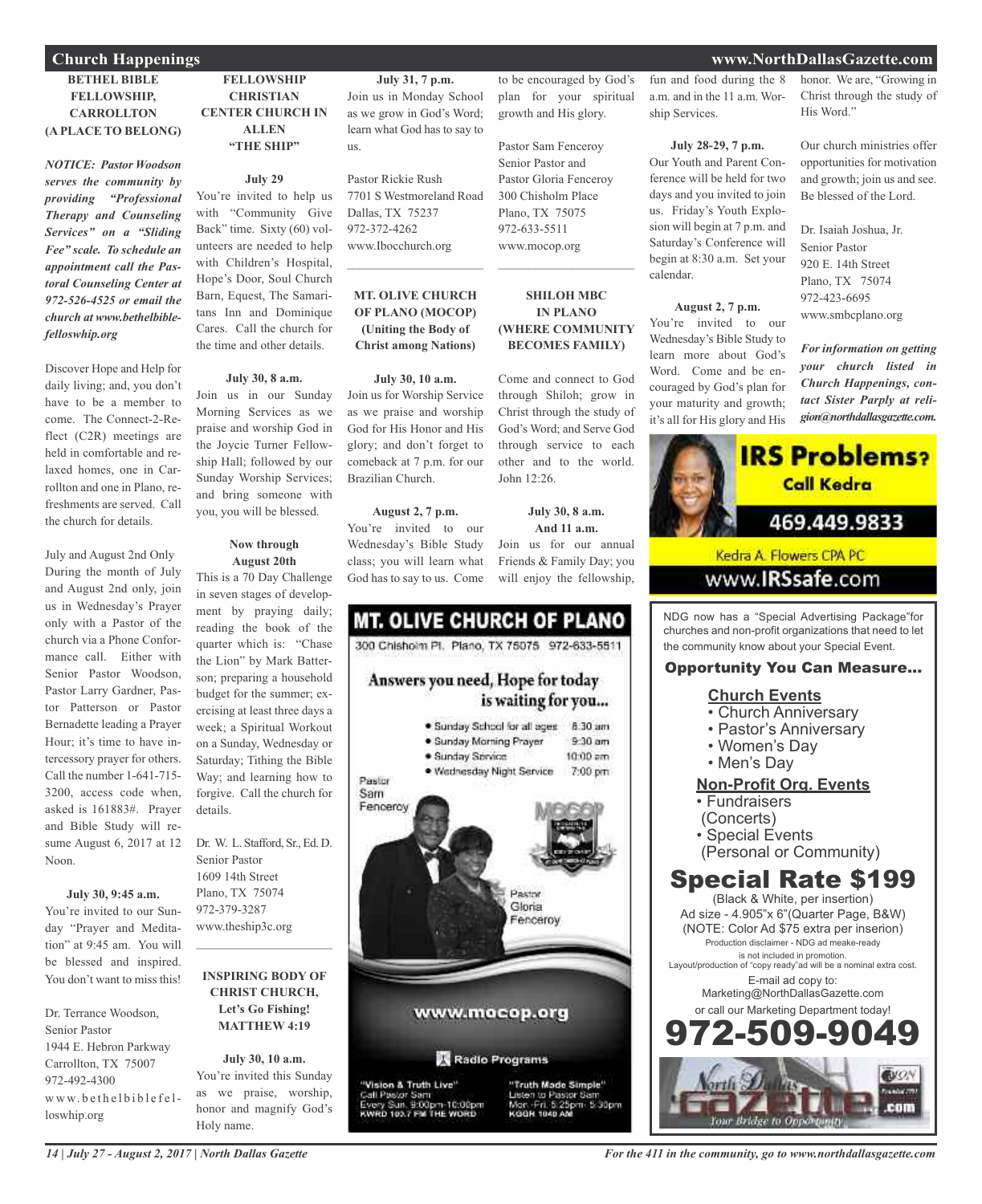## **Obedience with a cost**



*Send email to: businessoffice@ northdallasgazette.com to sign up for Sister Tarpley's weekly electronic newsletter.*

Ever since I went to Pharaoh to speak in Your name, he has brought trouble upon this people, and You have not rescued Your people at all. - Exodus 5:23

Have you ever felt like you have been obedient to the Lord for something He called you to do and all you get are more roadblocks?

This is the way Moses felt. When Moses went to tell Pharaoh to release the people because God said so, Pharaoh simply got angry and made the people make bricks without straw.

Moses caught the blame for this from the people. Moses was just learning what obedience really means

in God's Kingdom. You see Moses had not even begun to release plagues upon Egypt. He had not gotten started yet in his

calling, and he was complaining about his circumstances. There were many more

encounters with Pharaoh to come, and many more plagues with no deliverances in sight.

Why would God tell Moses that He is going to deliver them and not do it?

It was all in God's timing. God never said when He was going to deliver. He just said He would. In the next chapter, we find Moses arguing with God about not being capable of the job God had called him to:

But Moses said to the Lord, "If the Israelites will not listen to me, why would Pharaoh listen to me, since I speak with faltering lips?"

Now the Lord spoke to Moses and Aaron about the Israelites and Pharaoh, king

Sundays | 10:30 AM

302 Centennial Blvd Hichardson, IX 75081

of Egypt, and He commanded them to bring the Israelites out of Egypt (Exodus 6:12-13).

Do you get the feeling that God was losing His patience? God had a good reason for His delays.

He said, "And the Egyptians will know that I am the Lord when I stretch out My hand against Egypt and bring the Israelites out of it" (Exodus 7:5).

God not only wanted the people of Israel but, also the Egyptians to know Him. It would be the greatest show of God's power on earth.

God often causes delays in our lives that we cannot understand. Sometimes it seems our obedience is not getting rewarded.

Jesus said He learned obedience through the things He suffered (see Hebrews 5:8). Imagine that - Jesus having to learn obedience.

What does that say for you and me? Sometimes God's delays are simply because He wants more glory in the situation, more recognition, more Christ-likeness in you and me through greater patience and obedience.

Faint not, for the promise may yet come.





*Ms. Kelsey Jones and the Young Adults Ministry group (YAM's) at Bethel Bible Fellowship Church, Senior Pastor Terrance Woodson, hosted the YAM's Annual Gospel Explosion and it was great!*



reflect on the past with **Historical Perspectives from Sister Tarpley** Hear what it was like growing up in <sup>a</sup> very different Dallas when Booker T. Washington was <sup>a</sup> black school. Sister Tarpley graduated frm there and went on to college and later became <sup>a</sup> city councilmember in Carrollton.

**Look for NDGTV at NorthDallasGazette.com**



Transforming Life Christian

Fellowship

Come and join us at our new

Worship & Ministry Center

"where you won't be judged, but unconditionally loved."

8737 King George Dr.

Dallas, TX 75235

 $(214)$  267-8523

NAME AND DESCRIPTION OF

ra mini katika

*July 27 - August 2, 2017 | North Dallas Gazette | 15*